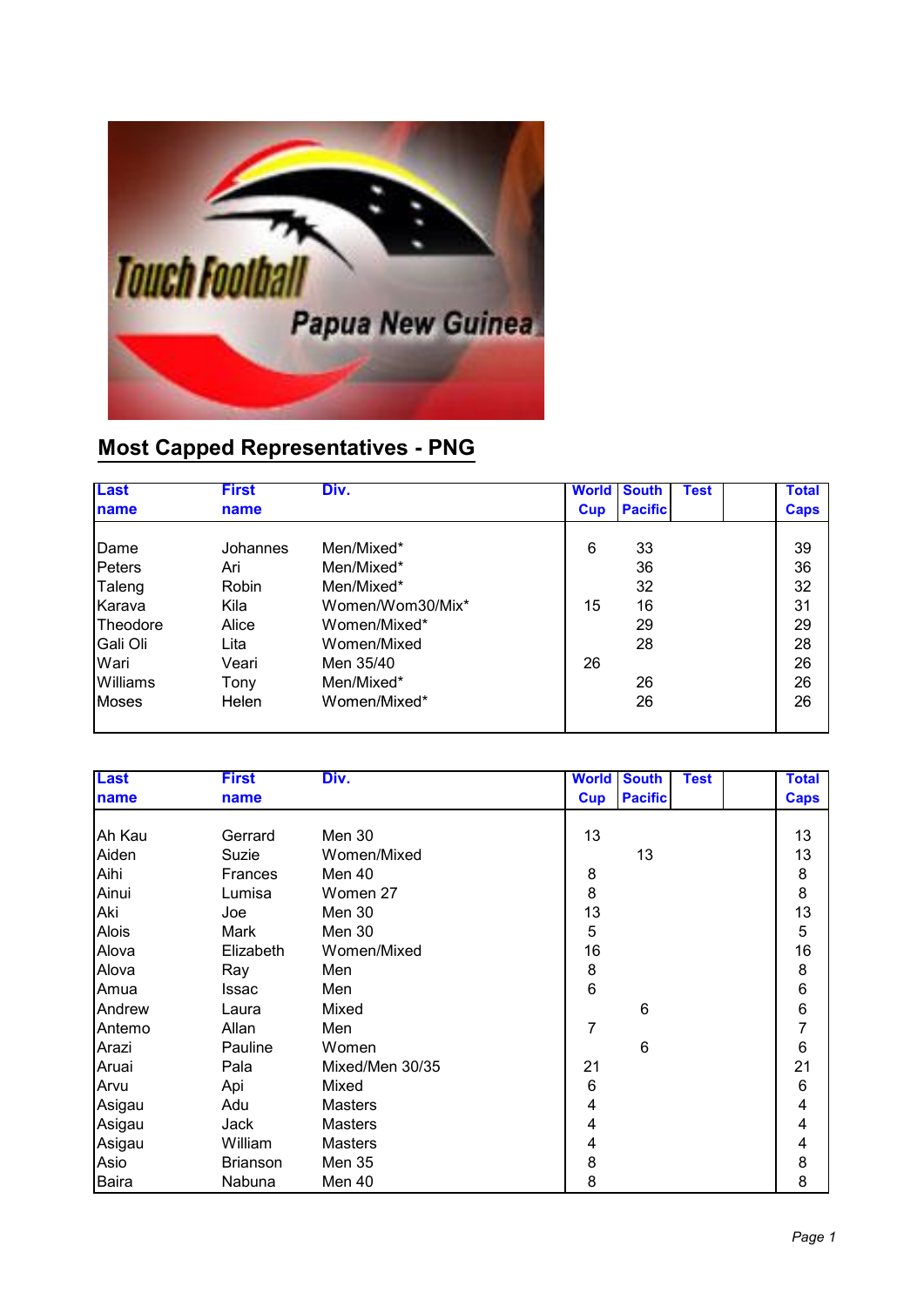| <b>Pacific</b><br>name<br><b>Cup</b><br><b>Caps</b><br>name<br>16<br>Balavu<br>John<br><b>Mixed</b><br>16<br>Men 40<br>8<br>8<br>Banesi<br>Ray<br>8<br>8<br>Bapi<br>Women 30<br>Lama<br>$\overline{\mathbf{4}}$<br>4<br>Baro<br>Steven<br><b>Masters</b><br>17<br><b>Bebes</b><br>17<br>Lina<br>Women<br>15<br><b>Bebes</b><br>Men 35/30<br>15<br>Sero<br>16<br>Play/Staff<br>8<br>8<br><b>Bernard</b><br>Peter<br>Men 35/Men<br>4<br>4<br>Cambridge<br>Warrick<br><b>Masters</b><br>8<br>8<br>Men 40<br>Chaytors<br>Mike<br>6<br>6<br>Mixed<br>Dairi<br>Kaia<br>$6\phantom{1}$<br>39<br>Men/Mixed*<br>33<br>Johannes<br>Dame<br>8<br>Dandlang Kissing Kelly<br>Men<br>8<br>10<br>10<br><b>Brunnie</b><br>Mixed<br>Danga<br>5<br>5<br>Men 30<br>Dat<br><b>Ben</b><br>16<br>16<br><b>Tess</b><br>Women/Mixed<br>Davani<br>12<br>12<br>Charlie<br>Men/Mixed<br>David<br>12<br>12<br>David<br>Jonah<br>Men/Mixed<br>10<br>Dobunaba<br><b>Bonnie</b><br>10<br>Women<br>5<br>5<br>Dominic<br>Kyle<br>Men 30<br>22<br>Mixed/Women*<br>22<br>Joyce<br>Downes<br>Wavuri<br><b>Masters</b><br>4<br>Eawana<br>4<br>20<br>20<br>Masters/Men 35/40<br>Ebani<br>Loui<br>10<br>10<br>Eboti<br>Anna<br>Women<br>6<br>Mixed<br><b>Staff</b><br>Emboge<br>6<br>Lucy<br>6<br>Men 30<br>6<br>Ephraim<br>Moses<br>16<br>16<br><b>Women 27/30</b><br>Erepe<br>Leane<br>18<br>18<br><b>Men 35</b><br>Evee<br>Sakalio<br>8<br>8<br>Evoa<br>Women 27<br>Maggie<br>$6\phantom{1}$<br>$\,6$<br>Evoa<br><b>Steve</b><br>Men<br>18<br>18<br>Men/Men 35<br>Fagamoni<br>Mogiani<br>$\overline{7}$<br><b>Fidelis</b><br>Men/Mixed<br>7<br>Paran<br>$6\phantom{1}$<br>6<br>Foe<br>Mathew<br>Men<br>16<br>Men/Mixed<br>16<br>Frank<br>Ridley<br>28<br>28<br>Gali Oli<br>Lita<br>Women/Mixed<br>Geibob<br>Janadabing<br>Mixed<br>6<br>6<br>$\overline{7}$<br>Gela<br>Mixed<br>7<br>Dorcas<br>$\overline{7}$<br>7<br>Gelegau<br>Joe<br>Men 30<br>4<br>Geno<br>Manu<br><b>Masters</b><br>4<br>11<br>11<br>Genolagani<br>Kapi<br>Masters/Men 30<br>8<br>8<br>Genolagani<br>Ruben<br>Men<br>10<br>Women<br>10<br>Gevera<br>Maura<br>$\overline{7}$<br>$\overline{7}$<br>Gilina<br>Men 30<br>Lindi<br>16<br>Women/Mixed<br>16<br>Gore<br>Margaret<br>Women 30<br>8<br>8<br>Margaret<br>Gorogora<br>14<br>Men 30<br>14<br>Griffith<br>Rodney<br>Women 30<br>8<br>8<br>Haigh<br>Cathryn<br>8<br>Men 40<br>8<br>Haigh<br>Tony<br>21<br>21<br>Men 30/40<br>Haipaku<br>Andrew<br>12<br>12<br>Hamei<br>Vanessa<br>Women/Mixed<br>8<br>8<br>Hanemo<br><b>Men 35</b><br>Javemo<br>$\overline{7}$<br>$\overline{7}$<br>Men 30<br>Hangu<br>Ray<br>8<br>8<br>Women 30<br>Hape<br>Maura<br>8<br>8<br>Helen<br>Women 30<br>Haro | <b>Last</b> | <b>First</b> | Div. | <b>World</b> | <b>South</b> | <b>Test</b> | <b>Total</b> |
|-----------------------------------------------------------------------------------------------------------------------------------------------------------------------------------------------------------------------------------------------------------------------------------------------------------------------------------------------------------------------------------------------------------------------------------------------------------------------------------------------------------------------------------------------------------------------------------------------------------------------------------------------------------------------------------------------------------------------------------------------------------------------------------------------------------------------------------------------------------------------------------------------------------------------------------------------------------------------------------------------------------------------------------------------------------------------------------------------------------------------------------------------------------------------------------------------------------------------------------------------------------------------------------------------------------------------------------------------------------------------------------------------------------------------------------------------------------------------------------------------------------------------------------------------------------------------------------------------------------------------------------------------------------------------------------------------------------------------------------------------------------------------------------------------------------------------------------------------------------------------------------------------------------------------------------------------------------------------------------------------------------------------------------------------------------------------------------------------------------------------------------------------------------------------------------------------------------------------------------------------------------------------------------------------------------------------------------------------------------------------------------------------------------------------------------------------------------------------------------------------------------------------------------------------------------------------------------------------------------------------------------------------------------------------------|-------------|--------------|------|--------------|--------------|-------------|--------------|
|                                                                                                                                                                                                                                                                                                                                                                                                                                                                                                                                                                                                                                                                                                                                                                                                                                                                                                                                                                                                                                                                                                                                                                                                                                                                                                                                                                                                                                                                                                                                                                                                                                                                                                                                                                                                                                                                                                                                                                                                                                                                                                                                                                                                                                                                                                                                                                                                                                                                                                                                                                                                                                                                             |             |              |      |              |              |             |              |
|                                                                                                                                                                                                                                                                                                                                                                                                                                                                                                                                                                                                                                                                                                                                                                                                                                                                                                                                                                                                                                                                                                                                                                                                                                                                                                                                                                                                                                                                                                                                                                                                                                                                                                                                                                                                                                                                                                                                                                                                                                                                                                                                                                                                                                                                                                                                                                                                                                                                                                                                                                                                                                                                             |             |              |      |              |              |             |              |
|                                                                                                                                                                                                                                                                                                                                                                                                                                                                                                                                                                                                                                                                                                                                                                                                                                                                                                                                                                                                                                                                                                                                                                                                                                                                                                                                                                                                                                                                                                                                                                                                                                                                                                                                                                                                                                                                                                                                                                                                                                                                                                                                                                                                                                                                                                                                                                                                                                                                                                                                                                                                                                                                             |             |              |      |              |              |             |              |
|                                                                                                                                                                                                                                                                                                                                                                                                                                                                                                                                                                                                                                                                                                                                                                                                                                                                                                                                                                                                                                                                                                                                                                                                                                                                                                                                                                                                                                                                                                                                                                                                                                                                                                                                                                                                                                                                                                                                                                                                                                                                                                                                                                                                                                                                                                                                                                                                                                                                                                                                                                                                                                                                             |             |              |      |              |              |             |              |
|                                                                                                                                                                                                                                                                                                                                                                                                                                                                                                                                                                                                                                                                                                                                                                                                                                                                                                                                                                                                                                                                                                                                                                                                                                                                                                                                                                                                                                                                                                                                                                                                                                                                                                                                                                                                                                                                                                                                                                                                                                                                                                                                                                                                                                                                                                                                                                                                                                                                                                                                                                                                                                                                             |             |              |      |              |              |             |              |
|                                                                                                                                                                                                                                                                                                                                                                                                                                                                                                                                                                                                                                                                                                                                                                                                                                                                                                                                                                                                                                                                                                                                                                                                                                                                                                                                                                                                                                                                                                                                                                                                                                                                                                                                                                                                                                                                                                                                                                                                                                                                                                                                                                                                                                                                                                                                                                                                                                                                                                                                                                                                                                                                             |             |              |      |              |              |             |              |
|                                                                                                                                                                                                                                                                                                                                                                                                                                                                                                                                                                                                                                                                                                                                                                                                                                                                                                                                                                                                                                                                                                                                                                                                                                                                                                                                                                                                                                                                                                                                                                                                                                                                                                                                                                                                                                                                                                                                                                                                                                                                                                                                                                                                                                                                                                                                                                                                                                                                                                                                                                                                                                                                             |             |              |      |              |              |             |              |
|                                                                                                                                                                                                                                                                                                                                                                                                                                                                                                                                                                                                                                                                                                                                                                                                                                                                                                                                                                                                                                                                                                                                                                                                                                                                                                                                                                                                                                                                                                                                                                                                                                                                                                                                                                                                                                                                                                                                                                                                                                                                                                                                                                                                                                                                                                                                                                                                                                                                                                                                                                                                                                                                             |             |              |      |              |              |             |              |
|                                                                                                                                                                                                                                                                                                                                                                                                                                                                                                                                                                                                                                                                                                                                                                                                                                                                                                                                                                                                                                                                                                                                                                                                                                                                                                                                                                                                                                                                                                                                                                                                                                                                                                                                                                                                                                                                                                                                                                                                                                                                                                                                                                                                                                                                                                                                                                                                                                                                                                                                                                                                                                                                             |             |              |      |              |              |             |              |
|                                                                                                                                                                                                                                                                                                                                                                                                                                                                                                                                                                                                                                                                                                                                                                                                                                                                                                                                                                                                                                                                                                                                                                                                                                                                                                                                                                                                                                                                                                                                                                                                                                                                                                                                                                                                                                                                                                                                                                                                                                                                                                                                                                                                                                                                                                                                                                                                                                                                                                                                                                                                                                                                             |             |              |      |              |              |             |              |
|                                                                                                                                                                                                                                                                                                                                                                                                                                                                                                                                                                                                                                                                                                                                                                                                                                                                                                                                                                                                                                                                                                                                                                                                                                                                                                                                                                                                                                                                                                                                                                                                                                                                                                                                                                                                                                                                                                                                                                                                                                                                                                                                                                                                                                                                                                                                                                                                                                                                                                                                                                                                                                                                             |             |              |      |              |              |             |              |
|                                                                                                                                                                                                                                                                                                                                                                                                                                                                                                                                                                                                                                                                                                                                                                                                                                                                                                                                                                                                                                                                                                                                                                                                                                                                                                                                                                                                                                                                                                                                                                                                                                                                                                                                                                                                                                                                                                                                                                                                                                                                                                                                                                                                                                                                                                                                                                                                                                                                                                                                                                                                                                                                             |             |              |      |              |              |             |              |
|                                                                                                                                                                                                                                                                                                                                                                                                                                                                                                                                                                                                                                                                                                                                                                                                                                                                                                                                                                                                                                                                                                                                                                                                                                                                                                                                                                                                                                                                                                                                                                                                                                                                                                                                                                                                                                                                                                                                                                                                                                                                                                                                                                                                                                                                                                                                                                                                                                                                                                                                                                                                                                                                             |             |              |      |              |              |             |              |
|                                                                                                                                                                                                                                                                                                                                                                                                                                                                                                                                                                                                                                                                                                                                                                                                                                                                                                                                                                                                                                                                                                                                                                                                                                                                                                                                                                                                                                                                                                                                                                                                                                                                                                                                                                                                                                                                                                                                                                                                                                                                                                                                                                                                                                                                                                                                                                                                                                                                                                                                                                                                                                                                             |             |              |      |              |              |             |              |
|                                                                                                                                                                                                                                                                                                                                                                                                                                                                                                                                                                                                                                                                                                                                                                                                                                                                                                                                                                                                                                                                                                                                                                                                                                                                                                                                                                                                                                                                                                                                                                                                                                                                                                                                                                                                                                                                                                                                                                                                                                                                                                                                                                                                                                                                                                                                                                                                                                                                                                                                                                                                                                                                             |             |              |      |              |              |             |              |
|                                                                                                                                                                                                                                                                                                                                                                                                                                                                                                                                                                                                                                                                                                                                                                                                                                                                                                                                                                                                                                                                                                                                                                                                                                                                                                                                                                                                                                                                                                                                                                                                                                                                                                                                                                                                                                                                                                                                                                                                                                                                                                                                                                                                                                                                                                                                                                                                                                                                                                                                                                                                                                                                             |             |              |      |              |              |             |              |
|                                                                                                                                                                                                                                                                                                                                                                                                                                                                                                                                                                                                                                                                                                                                                                                                                                                                                                                                                                                                                                                                                                                                                                                                                                                                                                                                                                                                                                                                                                                                                                                                                                                                                                                                                                                                                                                                                                                                                                                                                                                                                                                                                                                                                                                                                                                                                                                                                                                                                                                                                                                                                                                                             |             |              |      |              |              |             |              |
|                                                                                                                                                                                                                                                                                                                                                                                                                                                                                                                                                                                                                                                                                                                                                                                                                                                                                                                                                                                                                                                                                                                                                                                                                                                                                                                                                                                                                                                                                                                                                                                                                                                                                                                                                                                                                                                                                                                                                                                                                                                                                                                                                                                                                                                                                                                                                                                                                                                                                                                                                                                                                                                                             |             |              |      |              |              |             |              |
|                                                                                                                                                                                                                                                                                                                                                                                                                                                                                                                                                                                                                                                                                                                                                                                                                                                                                                                                                                                                                                                                                                                                                                                                                                                                                                                                                                                                                                                                                                                                                                                                                                                                                                                                                                                                                                                                                                                                                                                                                                                                                                                                                                                                                                                                                                                                                                                                                                                                                                                                                                                                                                                                             |             |              |      |              |              |             |              |
|                                                                                                                                                                                                                                                                                                                                                                                                                                                                                                                                                                                                                                                                                                                                                                                                                                                                                                                                                                                                                                                                                                                                                                                                                                                                                                                                                                                                                                                                                                                                                                                                                                                                                                                                                                                                                                                                                                                                                                                                                                                                                                                                                                                                                                                                                                                                                                                                                                                                                                                                                                                                                                                                             |             |              |      |              |              |             |              |
|                                                                                                                                                                                                                                                                                                                                                                                                                                                                                                                                                                                                                                                                                                                                                                                                                                                                                                                                                                                                                                                                                                                                                                                                                                                                                                                                                                                                                                                                                                                                                                                                                                                                                                                                                                                                                                                                                                                                                                                                                                                                                                                                                                                                                                                                                                                                                                                                                                                                                                                                                                                                                                                                             |             |              |      |              |              |             |              |
|                                                                                                                                                                                                                                                                                                                                                                                                                                                                                                                                                                                                                                                                                                                                                                                                                                                                                                                                                                                                                                                                                                                                                                                                                                                                                                                                                                                                                                                                                                                                                                                                                                                                                                                                                                                                                                                                                                                                                                                                                                                                                                                                                                                                                                                                                                                                                                                                                                                                                                                                                                                                                                                                             |             |              |      |              |              |             |              |
|                                                                                                                                                                                                                                                                                                                                                                                                                                                                                                                                                                                                                                                                                                                                                                                                                                                                                                                                                                                                                                                                                                                                                                                                                                                                                                                                                                                                                                                                                                                                                                                                                                                                                                                                                                                                                                                                                                                                                                                                                                                                                                                                                                                                                                                                                                                                                                                                                                                                                                                                                                                                                                                                             |             |              |      |              |              |             |              |
|                                                                                                                                                                                                                                                                                                                                                                                                                                                                                                                                                                                                                                                                                                                                                                                                                                                                                                                                                                                                                                                                                                                                                                                                                                                                                                                                                                                                                                                                                                                                                                                                                                                                                                                                                                                                                                                                                                                                                                                                                                                                                                                                                                                                                                                                                                                                                                                                                                                                                                                                                                                                                                                                             |             |              |      |              |              |             |              |
|                                                                                                                                                                                                                                                                                                                                                                                                                                                                                                                                                                                                                                                                                                                                                                                                                                                                                                                                                                                                                                                                                                                                                                                                                                                                                                                                                                                                                                                                                                                                                                                                                                                                                                                                                                                                                                                                                                                                                                                                                                                                                                                                                                                                                                                                                                                                                                                                                                                                                                                                                                                                                                                                             |             |              |      |              |              |             |              |
|                                                                                                                                                                                                                                                                                                                                                                                                                                                                                                                                                                                                                                                                                                                                                                                                                                                                                                                                                                                                                                                                                                                                                                                                                                                                                                                                                                                                                                                                                                                                                                                                                                                                                                                                                                                                                                                                                                                                                                                                                                                                                                                                                                                                                                                                                                                                                                                                                                                                                                                                                                                                                                                                             |             |              |      |              |              |             |              |
|                                                                                                                                                                                                                                                                                                                                                                                                                                                                                                                                                                                                                                                                                                                                                                                                                                                                                                                                                                                                                                                                                                                                                                                                                                                                                                                                                                                                                                                                                                                                                                                                                                                                                                                                                                                                                                                                                                                                                                                                                                                                                                                                                                                                                                                                                                                                                                                                                                                                                                                                                                                                                                                                             |             |              |      |              |              |             |              |
|                                                                                                                                                                                                                                                                                                                                                                                                                                                                                                                                                                                                                                                                                                                                                                                                                                                                                                                                                                                                                                                                                                                                                                                                                                                                                                                                                                                                                                                                                                                                                                                                                                                                                                                                                                                                                                                                                                                                                                                                                                                                                                                                                                                                                                                                                                                                                                                                                                                                                                                                                                                                                                                                             |             |              |      |              |              |             |              |
|                                                                                                                                                                                                                                                                                                                                                                                                                                                                                                                                                                                                                                                                                                                                                                                                                                                                                                                                                                                                                                                                                                                                                                                                                                                                                                                                                                                                                                                                                                                                                                                                                                                                                                                                                                                                                                                                                                                                                                                                                                                                                                                                                                                                                                                                                                                                                                                                                                                                                                                                                                                                                                                                             |             |              |      |              |              |             |              |
|                                                                                                                                                                                                                                                                                                                                                                                                                                                                                                                                                                                                                                                                                                                                                                                                                                                                                                                                                                                                                                                                                                                                                                                                                                                                                                                                                                                                                                                                                                                                                                                                                                                                                                                                                                                                                                                                                                                                                                                                                                                                                                                                                                                                                                                                                                                                                                                                                                                                                                                                                                                                                                                                             |             |              |      |              |              |             |              |
|                                                                                                                                                                                                                                                                                                                                                                                                                                                                                                                                                                                                                                                                                                                                                                                                                                                                                                                                                                                                                                                                                                                                                                                                                                                                                                                                                                                                                                                                                                                                                                                                                                                                                                                                                                                                                                                                                                                                                                                                                                                                                                                                                                                                                                                                                                                                                                                                                                                                                                                                                                                                                                                                             |             |              |      |              |              |             |              |
|                                                                                                                                                                                                                                                                                                                                                                                                                                                                                                                                                                                                                                                                                                                                                                                                                                                                                                                                                                                                                                                                                                                                                                                                                                                                                                                                                                                                                                                                                                                                                                                                                                                                                                                                                                                                                                                                                                                                                                                                                                                                                                                                                                                                                                                                                                                                                                                                                                                                                                                                                                                                                                                                             |             |              |      |              |              |             |              |
|                                                                                                                                                                                                                                                                                                                                                                                                                                                                                                                                                                                                                                                                                                                                                                                                                                                                                                                                                                                                                                                                                                                                                                                                                                                                                                                                                                                                                                                                                                                                                                                                                                                                                                                                                                                                                                                                                                                                                                                                                                                                                                                                                                                                                                                                                                                                                                                                                                                                                                                                                                                                                                                                             |             |              |      |              |              |             |              |
|                                                                                                                                                                                                                                                                                                                                                                                                                                                                                                                                                                                                                                                                                                                                                                                                                                                                                                                                                                                                                                                                                                                                                                                                                                                                                                                                                                                                                                                                                                                                                                                                                                                                                                                                                                                                                                                                                                                                                                                                                                                                                                                                                                                                                                                                                                                                                                                                                                                                                                                                                                                                                                                                             |             |              |      |              |              |             |              |
|                                                                                                                                                                                                                                                                                                                                                                                                                                                                                                                                                                                                                                                                                                                                                                                                                                                                                                                                                                                                                                                                                                                                                                                                                                                                                                                                                                                                                                                                                                                                                                                                                                                                                                                                                                                                                                                                                                                                                                                                                                                                                                                                                                                                                                                                                                                                                                                                                                                                                                                                                                                                                                                                             |             |              |      |              |              |             |              |
|                                                                                                                                                                                                                                                                                                                                                                                                                                                                                                                                                                                                                                                                                                                                                                                                                                                                                                                                                                                                                                                                                                                                                                                                                                                                                                                                                                                                                                                                                                                                                                                                                                                                                                                                                                                                                                                                                                                                                                                                                                                                                                                                                                                                                                                                                                                                                                                                                                                                                                                                                                                                                                                                             |             |              |      |              |              |             |              |
|                                                                                                                                                                                                                                                                                                                                                                                                                                                                                                                                                                                                                                                                                                                                                                                                                                                                                                                                                                                                                                                                                                                                                                                                                                                                                                                                                                                                                                                                                                                                                                                                                                                                                                                                                                                                                                                                                                                                                                                                                                                                                                                                                                                                                                                                                                                                                                                                                                                                                                                                                                                                                                                                             |             |              |      |              |              |             |              |
|                                                                                                                                                                                                                                                                                                                                                                                                                                                                                                                                                                                                                                                                                                                                                                                                                                                                                                                                                                                                                                                                                                                                                                                                                                                                                                                                                                                                                                                                                                                                                                                                                                                                                                                                                                                                                                                                                                                                                                                                                                                                                                                                                                                                                                                                                                                                                                                                                                                                                                                                                                                                                                                                             |             |              |      |              |              |             |              |
|                                                                                                                                                                                                                                                                                                                                                                                                                                                                                                                                                                                                                                                                                                                                                                                                                                                                                                                                                                                                                                                                                                                                                                                                                                                                                                                                                                                                                                                                                                                                                                                                                                                                                                                                                                                                                                                                                                                                                                                                                                                                                                                                                                                                                                                                                                                                                                                                                                                                                                                                                                                                                                                                             |             |              |      |              |              |             |              |
|                                                                                                                                                                                                                                                                                                                                                                                                                                                                                                                                                                                                                                                                                                                                                                                                                                                                                                                                                                                                                                                                                                                                                                                                                                                                                                                                                                                                                                                                                                                                                                                                                                                                                                                                                                                                                                                                                                                                                                                                                                                                                                                                                                                                                                                                                                                                                                                                                                                                                                                                                                                                                                                                             |             |              |      |              |              |             |              |
|                                                                                                                                                                                                                                                                                                                                                                                                                                                                                                                                                                                                                                                                                                                                                                                                                                                                                                                                                                                                                                                                                                                                                                                                                                                                                                                                                                                                                                                                                                                                                                                                                                                                                                                                                                                                                                                                                                                                                                                                                                                                                                                                                                                                                                                                                                                                                                                                                                                                                                                                                                                                                                                                             |             |              |      |              |              |             |              |
|                                                                                                                                                                                                                                                                                                                                                                                                                                                                                                                                                                                                                                                                                                                                                                                                                                                                                                                                                                                                                                                                                                                                                                                                                                                                                                                                                                                                                                                                                                                                                                                                                                                                                                                                                                                                                                                                                                                                                                                                                                                                                                                                                                                                                                                                                                                                                                                                                                                                                                                                                                                                                                                                             |             |              |      |              |              |             |              |
|                                                                                                                                                                                                                                                                                                                                                                                                                                                                                                                                                                                                                                                                                                                                                                                                                                                                                                                                                                                                                                                                                                                                                                                                                                                                                                                                                                                                                                                                                                                                                                                                                                                                                                                                                                                                                                                                                                                                                                                                                                                                                                                                                                                                                                                                                                                                                                                                                                                                                                                                                                                                                                                                             |             |              |      |              |              |             |              |
|                                                                                                                                                                                                                                                                                                                                                                                                                                                                                                                                                                                                                                                                                                                                                                                                                                                                                                                                                                                                                                                                                                                                                                                                                                                                                                                                                                                                                                                                                                                                                                                                                                                                                                                                                                                                                                                                                                                                                                                                                                                                                                                                                                                                                                                                                                                                                                                                                                                                                                                                                                                                                                                                             |             |              |      |              |              |             |              |
|                                                                                                                                                                                                                                                                                                                                                                                                                                                                                                                                                                                                                                                                                                                                                                                                                                                                                                                                                                                                                                                                                                                                                                                                                                                                                                                                                                                                                                                                                                                                                                                                                                                                                                                                                                                                                                                                                                                                                                                                                                                                                                                                                                                                                                                                                                                                                                                                                                                                                                                                                                                                                                                                             |             |              |      |              |              |             |              |
|                                                                                                                                                                                                                                                                                                                                                                                                                                                                                                                                                                                                                                                                                                                                                                                                                                                                                                                                                                                                                                                                                                                                                                                                                                                                                                                                                                                                                                                                                                                                                                                                                                                                                                                                                                                                                                                                                                                                                                                                                                                                                                                                                                                                                                                                                                                                                                                                                                                                                                                                                                                                                                                                             |             |              |      |              |              |             |              |
|                                                                                                                                                                                                                                                                                                                                                                                                                                                                                                                                                                                                                                                                                                                                                                                                                                                                                                                                                                                                                                                                                                                                                                                                                                                                                                                                                                                                                                                                                                                                                                                                                                                                                                                                                                                                                                                                                                                                                                                                                                                                                                                                                                                                                                                                                                                                                                                                                                                                                                                                                                                                                                                                             |             |              |      |              |              |             |              |
|                                                                                                                                                                                                                                                                                                                                                                                                                                                                                                                                                                                                                                                                                                                                                                                                                                                                                                                                                                                                                                                                                                                                                                                                                                                                                                                                                                                                                                                                                                                                                                                                                                                                                                                                                                                                                                                                                                                                                                                                                                                                                                                                                                                                                                                                                                                                                                                                                                                                                                                                                                                                                                                                             |             |              |      |              |              |             |              |
|                                                                                                                                                                                                                                                                                                                                                                                                                                                                                                                                                                                                                                                                                                                                                                                                                                                                                                                                                                                                                                                                                                                                                                                                                                                                                                                                                                                                                                                                                                                                                                                                                                                                                                                                                                                                                                                                                                                                                                                                                                                                                                                                                                                                                                                                                                                                                                                                                                                                                                                                                                                                                                                                             |             |              |      |              |              |             |              |
|                                                                                                                                                                                                                                                                                                                                                                                                                                                                                                                                                                                                                                                                                                                                                                                                                                                                                                                                                                                                                                                                                                                                                                                                                                                                                                                                                                                                                                                                                                                                                                                                                                                                                                                                                                                                                                                                                                                                                                                                                                                                                                                                                                                                                                                                                                                                                                                                                                                                                                                                                                                                                                                                             |             |              |      |              |              |             |              |
|                                                                                                                                                                                                                                                                                                                                                                                                                                                                                                                                                                                                                                                                                                                                                                                                                                                                                                                                                                                                                                                                                                                                                                                                                                                                                                                                                                                                                                                                                                                                                                                                                                                                                                                                                                                                                                                                                                                                                                                                                                                                                                                                                                                                                                                                                                                                                                                                                                                                                                                                                                                                                                                                             |             |              |      |              |              |             |              |
|                                                                                                                                                                                                                                                                                                                                                                                                                                                                                                                                                                                                                                                                                                                                                                                                                                                                                                                                                                                                                                                                                                                                                                                                                                                                                                                                                                                                                                                                                                                                                                                                                                                                                                                                                                                                                                                                                                                                                                                                                                                                                                                                                                                                                                                                                                                                                                                                                                                                                                                                                                                                                                                                             |             |              |      |              |              |             |              |
|                                                                                                                                                                                                                                                                                                                                                                                                                                                                                                                                                                                                                                                                                                                                                                                                                                                                                                                                                                                                                                                                                                                                                                                                                                                                                                                                                                                                                                                                                                                                                                                                                                                                                                                                                                                                                                                                                                                                                                                                                                                                                                                                                                                                                                                                                                                                                                                                                                                                                                                                                                                                                                                                             |             |              |      |              |              |             |              |
|                                                                                                                                                                                                                                                                                                                                                                                                                                                                                                                                                                                                                                                                                                                                                                                                                                                                                                                                                                                                                                                                                                                                                                                                                                                                                                                                                                                                                                                                                                                                                                                                                                                                                                                                                                                                                                                                                                                                                                                                                                                                                                                                                                                                                                                                                                                                                                                                                                                                                                                                                                                                                                                                             |             |              |      |              |              |             |              |
| 16<br>16<br>Haro<br>Posa<br>Women                                                                                                                                                                                                                                                                                                                                                                                                                                                                                                                                                                                                                                                                                                                                                                                                                                                                                                                                                                                                                                                                                                                                                                                                                                                                                                                                                                                                                                                                                                                                                                                                                                                                                                                                                                                                                                                                                                                                                                                                                                                                                                                                                                                                                                                                                                                                                                                                                                                                                                                                                                                                                                           |             |              |      |              |              |             |              |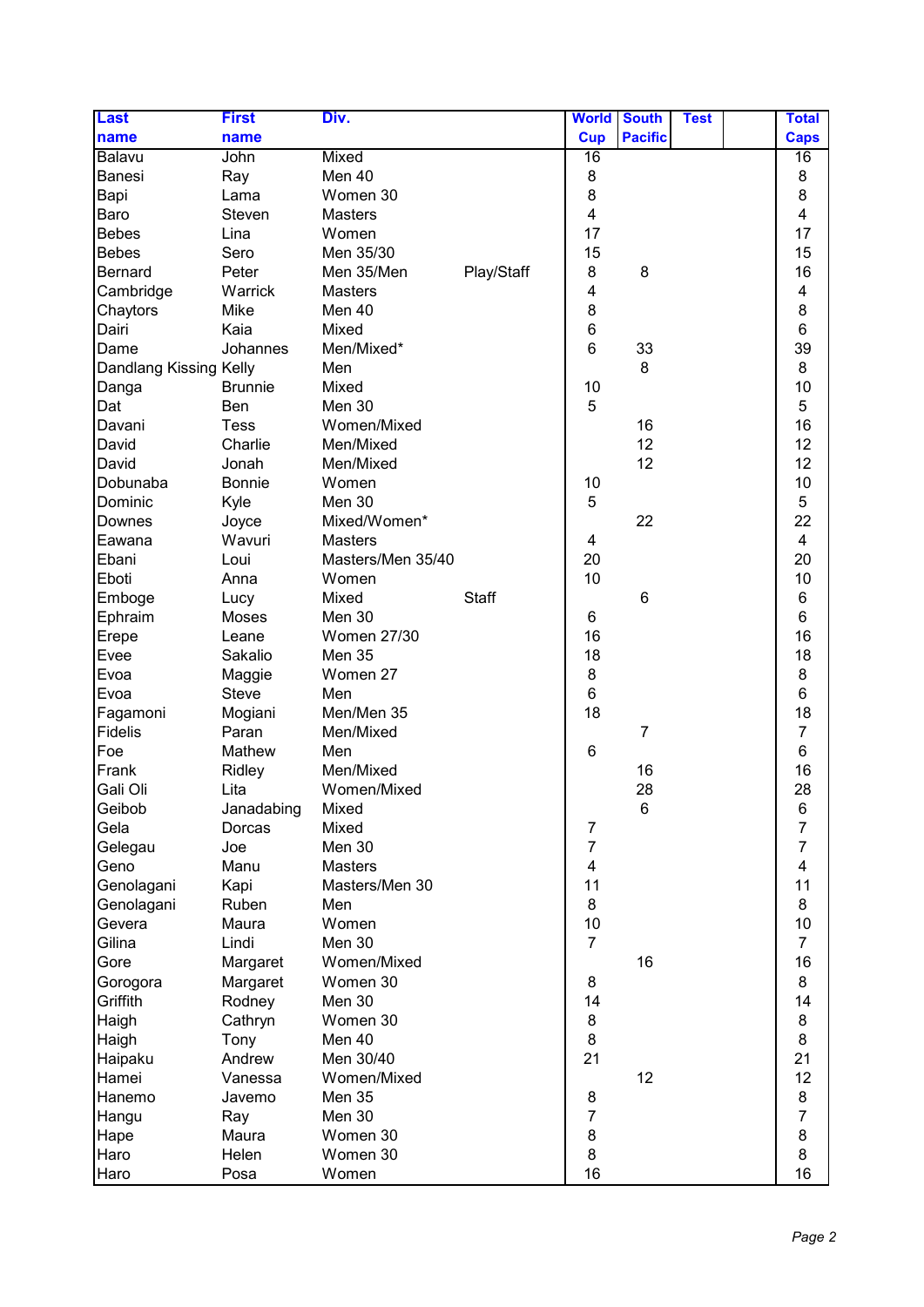| <b>Last</b> | <b>First</b>   | Div.                  | <b>World</b>   | <b>South</b>   | <b>Test</b> | <b>Total</b>                          |
|-------------|----------------|-----------------------|----------------|----------------|-------------|---------------------------------------|
| name        | name           |                       | <b>Cup</b>     | <b>Pacific</b> |             | <b>Caps</b>                           |
| Haycie      | Sasa           | Women 30              | 8              |                |             | $\overline{8}$                        |
| Homen       | Amo            | Men 30                | $\,6$          |                |             | 6                                     |
| Hou         | Rodney         | Men 30                | $\overline{7}$ |                |             | $\overline{7}$                        |
| Hubert      | Mambari        | Men 40                | $\bf 8$        |                |             | $\begin{array}{c} 8 \\ 7 \end{array}$ |
| lla         | Allan          | Men 30                | $\overline{7}$ |                |             |                                       |
| Imo         | Mike           | Men                   | $\overline{7}$ |                |             | $\overline{7}$                        |
| lori        | Joe            | Mixed                 | 6              |                |             | 6                                     |
| Ipa         | Joe            | Men 30                | $\,6$          |                |             | 6                                     |
| Ivan        | Willie         | Men 30                | $\overline{7}$ |                |             | $\overline{7}$                        |
| Jabb        | Emily          | Women/Mixed           | 24             |                |             | 24                                    |
| Jack        | Onne           | Women 30              | 8              |                |             | 8                                     |
| Jeff        | Roa            | Men                   | $\,6$          |                |             | 6                                     |
| Jenda       | Gusse          | Women 30              | 8              |                |             | 8                                     |
| Jessley     | Rhoda          | Women 30              | 8              |                |             | 8                                     |
| Joffey      | Martin         | Men/Mixed             |                | 16             |             | 16                                    |
| John        | Marriat        | Men/Mixed*            |                | 24             |             | 24                                    |
| John        | Sima           | Women/Mixed           |                | 13             |             | 13                                    |
| John        | Yanis          | Men 30                | 5              |                |             | 5                                     |
| Jomis       | Joyce          | Women/Mixed           |                | 16             |             | 16                                    |
| Jopi        | Kenny          | Men                   | 8              |                |             | 8                                     |
| Kagi        | Nora           | Women                 |                | 6              |             | 6                                     |
| Kaina       | Ralph          | Mixed                 |                | 6              |             | 6                                     |
| Kaivepa     | Lucy           | Women 30              | 8              |                |             | 8                                     |
| Kaivepa     | Robbie         | Men 35                | 8              |                |             | 8                                     |
| Kakamara    | Maorel         | Women                 | $\overline{7}$ |                |             | $\overline{7}$                        |
| Kapa        | Margaret       | Women/Mixed           | 14             |                |             | 14                                    |
| Kapi        | Tom            | Mixed                 | 6              |                |             | 6                                     |
| Kapigeno    | Gennie         | Women 30              | 8              |                |             | 8                                     |
| Kapigeno    | Minnie         | <b>Women 27/30</b>    | 16             |                |             | 16                                    |
| Kapigeno    | Tom            | Masters/Men 30/35     | 19             |                |             | 19                                    |
| Karap       | Pricila        | Mixed                 | 10             |                |             | 10                                    |
| Karava      | lan            | Men/Mixed             | 14             |                |             | 14                                    |
| Karava      | Kiki           | Men                   | $\overline{7}$ |                |             | $\overline{7}$                        |
| Karava      | Kila           | Women/Wom30/Mix*      | 15             | 16             |             | 31                                    |
| Karikp      | Kila           | Men                   | 6              |                |             | 6                                     |
| Karl        | Chris          | Men                   |                | 8              |             | 8                                     |
| Kaseka      | Dorothy        | Mixed                 | 6              |                |             | 6                                     |
| Kea         | Mike           | Men                   | 8              |                |             | 8                                     |
| Kerrie      | Kevin          | Men/Mixed             |                | 16             |             | 16                                    |
| Kewe        | Robert         | Men                   | $\overline{7}$ |                |             | $\overline{7}$                        |
| Kingal      | John           | Men 30                | $6\phantom{1}$ |                |             | 6                                     |
| Kiroha      | Charlyne       | Women/Mixed           |                | 8              |             | 8                                     |
| Kivouia     |                | Women 27/Women        | 15             |                |             | 15                                    |
| Kivovia     | Molly<br>David | Men                   | 6              |                |             | $6\phantom{1}$                        |
| Koani       | Kaia           | Women                 | 10             |                |             | 10                                    |
| Koi         | Minare         | Women 27              | 8              |                |             | 8                                     |
| Koidua      | Ruth           | <b>Staff</b><br>Mixed |                | 6              |             | 6                                     |
|             |                |                       |                |                |             |                                       |
| Kolan       | Robert         | Men                   | 8              |                |             | 8<br>10                               |
| Kolias      | Kila           | Mixed                 | 10             |                |             |                                       |
| Konde       | George         | Men 35/40             | 16             |                |             | 16                                    |
| Korarome    | Rima           | <b>Women 27/30</b>    | 16             |                |             | 16                                    |
| Kosi        | Rhoda          | Women 30              | 8              |                |             | 8                                     |
| Kosi        | Robin          | Men 30                | $\,6$          |                |             | $\,6$                                 |
| Kotile      | Thomas         | Men 30                | $\overline{7}$ |                |             | $\overline{7}$                        |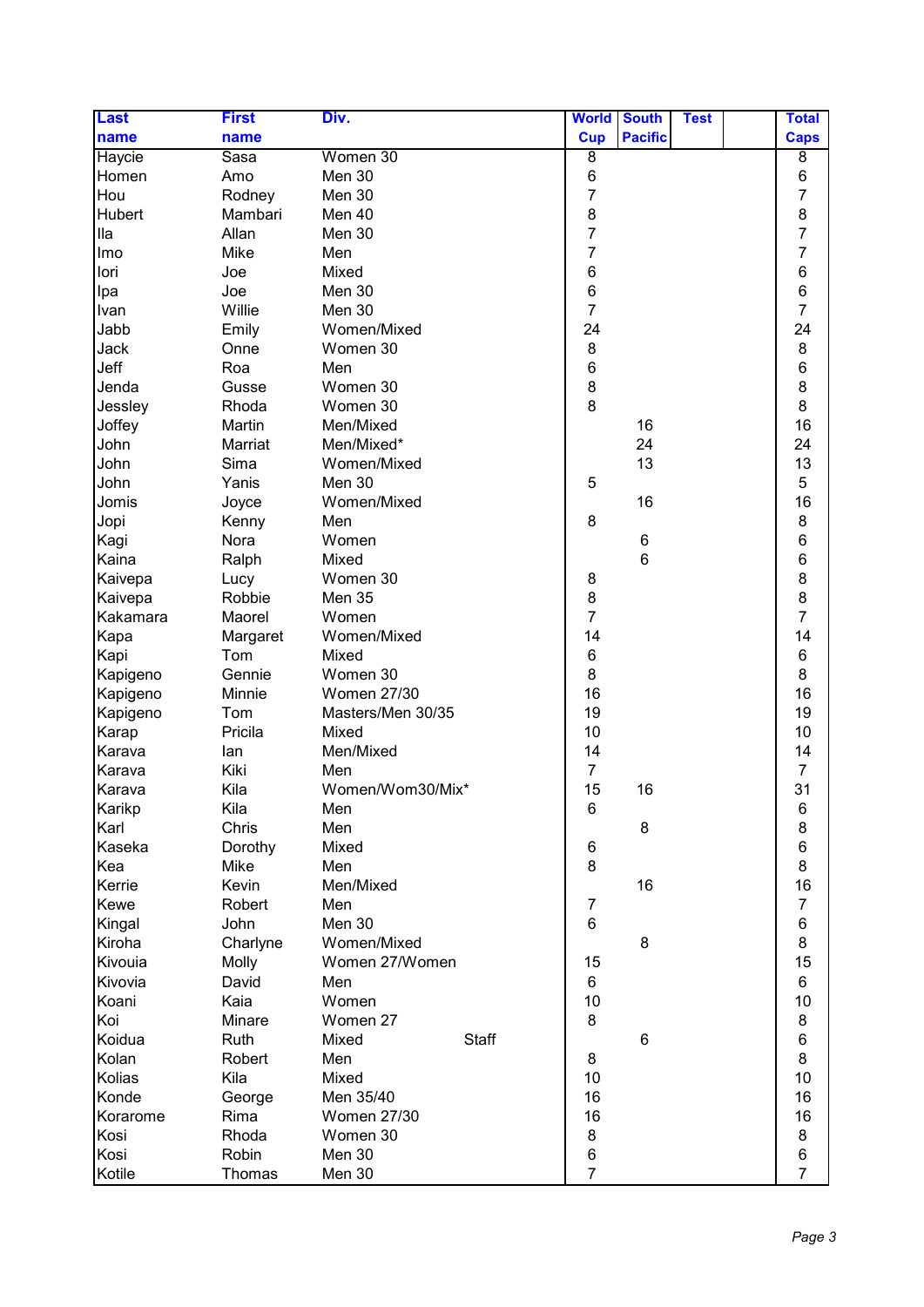| <b>Last</b> | <b>First</b> | Div.               |              | <b>World</b>   | <b>South</b>   | <b>Test</b> | <b>Total</b>                          |
|-------------|--------------|--------------------|--------------|----------------|----------------|-------------|---------------------------------------|
| name        | name         |                    |              | <b>Cup</b>     | <b>Pacific</b> |             | <b>Caps</b>                           |
| Koupa       | lpi          | Men                |              | 6              |                |             | 6                                     |
| Kula        | Karen        | Women              |              | 23             |                |             | 23                                    |
| Kwapena     | Murray       | Men                |              | 6              |                |             | $\,6\,$                               |
| Kyle        | Dominic      | Men 30             |              | $6\phantom{1}$ |                |             | 6                                     |
| Lae         | Kylie        | Women              |              |                | 6              |             | $\,6$                                 |
| Lae         | Laie         | Women 30           |              | 16             |                |             | 16                                    |
| Lari        | Esther       | Women/Mix/Wom30    |              | 24             |                |             | 24                                    |
| Laru        | Mike         | Men 35             |              | 10             |                |             | 10                                    |
| Lawes       | Peter        | Men 35/40          |              | 18             |                |             | 18                                    |
| Leva        | Ilawa        | Mixed              |              | $\,6$          |                |             | 6                                     |
| Liap        | Kelly        | Men 30             |              | 5              |                |             | 5                                     |
| Luke        | Godfrey      | Men/Mixed          |              |                | 16             |             | 16                                    |
| Luli        | Leumi        | Women/Mixed        |              |                | 16             |             | 16                                    |
| Lunga       | Andrew       | Men/Mixed          |              |                | 12             |             | 12                                    |
| Luther      | Elizabeth    | Mixed              |              | $\overline{7}$ |                |             | $\overline{\mathcal{I}}$              |
| M.Kyvung    | John         | Men 30             |              | $\overline{7}$ |                |             | $\overline{7}$                        |
| Maminto     | Rose         | Women 27           |              | $\bf 8$        |                |             | $\begin{array}{c} 8 \\ 7 \end{array}$ |
| Manbari     | Hubert       | Men                |              | $\overline{7}$ |                |             |                                       |
| Manu        | Gerry        | Men                |              | $6\phantom{a}$ |                |             | 6                                     |
| Manu        | Lovo         | Men                | <b>Staff</b> |                | 8              |             | $\begin{array}{c} 8 \\ 8 \end{array}$ |
| Mark        | Alois        | Men                |              |                | 8              |             |                                       |
| Mark        | Eddie        | Men/Mixed          |              |                | 16             |             | 16                                    |
| Mark        | Glen         | Mixed              |              |                | 6              |             | 6                                     |
| Mark        | Oddie        | Men                |              |                | 8              |             | 8                                     |
| Masa        | Gerald       | Men                |              | 13             |                |             | 13                                    |
| Mea         | Janet        | Women              |              | 10             |                |             | 10                                    |
| Meikwar     | John         | Men 30/35          |              | 15             |                |             | 15                                    |
| Melkwar     | Elizabeth    | Mixed              |              |                | 6              |             | 6                                     |
| Miamba      | Victoria     | Women 30           |              | 16             |                |             | 16                                    |
| Mieh        | Enoch        | Men 35             |              | 8              |                |             | 8                                     |
| Misikaram   | Mori         | <b>Women 27/30</b> |              | 24             |                |             | 24                                    |
| Misina      | Lisa         | Women              |              | 6              |                |             | $\,6$                                 |
| Misina      | Uau          | Women              |              | 10             |                |             | 10                                    |
| Mitau       | <b>Buddy</b> | Men/Mixed          |              |                | 16             |             | 16                                    |
| Morea       | Boge         | Mixed              |              | 6              |                |             | 6                                     |
| Morea       | John         | Mixed              |              | 6              |                |             | 6                                     |
| Moses       | Helen        | Women/Mixed*       |              |                | 26             |             | 26                                    |
| Mosong      | John         | Men 30/40          |              | 14             |                |             | 14                                    |
| Nakamura    | Clapton      | Men/Mixed          |              |                | 12             |             | 12                                    |
| Nalip       | Issac        | Men 35             |              | 8              |                |             | 8                                     |
| Nimo        | Mike         | Mixed              |              | 10             |                |             | 10                                    |
| Norefa      | Magi         | Mixed              |              | 6              |                |             | 6                                     |
| Number      | 9            | <b>Masters</b>     |              | 4              |                |             | 4                                     |
| Number      | 27           | Men                |              | $\,6$          |                |             | 6                                     |
| Oini        | Mary         | Women 30           |              | 8              |                |             | 8                                     |
| Oliver      | David        | Men 30             |              | 5              |                |             | 5                                     |
| Olova       | Ray          | Men                |              | $\,6$          |                |             | 6                                     |
| Onea        | Guy          | Men                |              | 6              |                |             | $\,6\,$                               |
| Ora         | Urai         | Women              |              | 13             |                |             | 13                                    |
| Paiva       | Freida       | Mixed              |              | $\overline{7}$ |                |             | $\overline{7}$                        |
| Paiva       | Kupa         | Mixed              |              | 6              |                |             | 6                                     |
| Paiva       | Murray       | <b>Men 35</b>      |              | 10             |                |             | 10                                    |
| Pala        | Roa          | Men                |              | 6              |                |             | 6                                     |
| Palang      | Lester       | Men                |              | $\overline{7}$ |                |             | $\overline{7}$                        |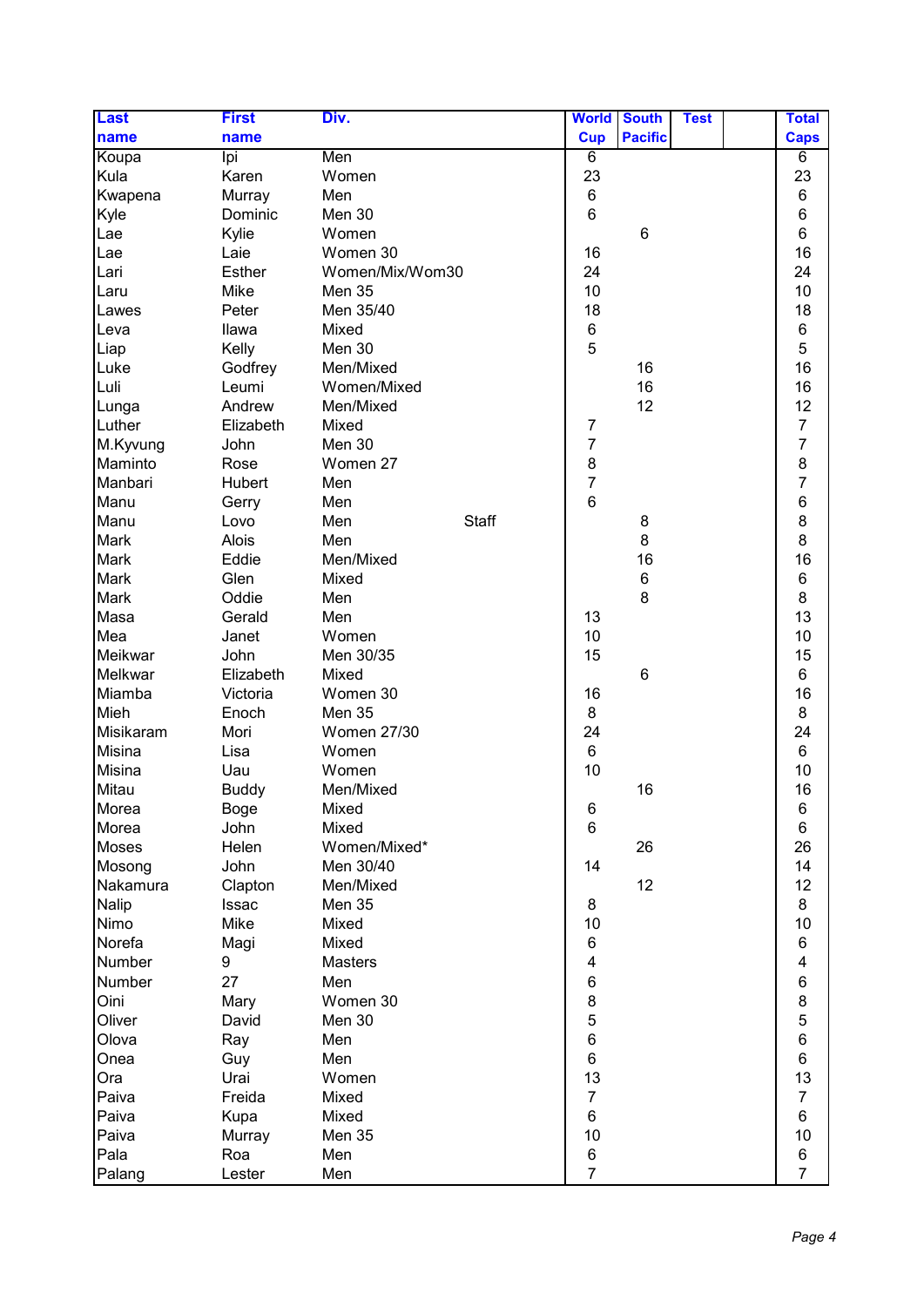| <b>Last</b> | <b>First</b> | Div.               |              | <b>World</b>    | <b>South</b>   | <b>Test</b> | <b>Total</b>            |
|-------------|--------------|--------------------|--------------|-----------------|----------------|-------------|-------------------------|
| name        | name         |                    |              | <b>Cup</b>      | <b>Pacific</b> |             | <b>Caps</b>             |
| Paleso      | David        | Men 35             |              | $\overline{8}$  |                |             | $\overline{8}$          |
| Papena      | Vali         | Men 35             | Player/Coach | 10              |                |             | 10                      |
| Pepena      | Gairo        | Men                |              | 6               |                |             | 6                       |
| Pepena      | Gius         | Men                |              | 8               |                |             | 8                       |
| Pepena      | Ken          | Men                |              | 14              |                |             | 14                      |
| Pepena      | Loka         | Women              |              | 6               |                |             | 6                       |
| Pepena      | Sam          | Mixed              |              | 10              |                |             | 10                      |
| Pepena      | Wamala       | Men                |              | $6\phantom{1}$  |                |             | $6\phantom{1}$          |
| Pera        | Tina         | Women/Mixed        |              |                 | 16             |             | 16                      |
| Perano      | Philip       | Men 35/40          |              | 16              |                |             | 16                      |
| Peregua     | Joe          | Mixed              |              | 16              |                |             | 16                      |
| Peters      | Ari          | Men/Mixed*         |              |                 | 36             |             | 36                      |
| Peters      | Sydney       | Men                | <b>Staff</b> |                 | 8              |             | 8                       |
| Po'O        | Madelyne     | Women/Mixed*       |              |                 | 22             |             | 22                      |
| Posu        | Kori         | Mixed              |              | $\overline{7}$  |                |             | $\overline{7}$          |
| Pune        | Kaia         | Women              |              | 13              |                |             | 13                      |
| Ravu        | Api          | Women/Women 30     |              | 14              |                |             | 14                      |
| Rawana      | Dylan        | Mixed              |              | $\overline{7}$  |                |             | $\overline{7}$          |
| Rawana      | Waburi       | Mixed              |              | 6               |                |             | $\boldsymbol{6}$        |
| Reu         | Patrick      | Men 30             |              | 7               |                |             | $\overline{7}$          |
| Roa         | Jenny        | Women 30           |              | 8               |                |             | 8                       |
| Roa         | Lua          | Men 35/40          |              | 18              |                |             | 18                      |
| Roalakona   | Alex         | Men 35             |              | 18              |                |             | 18                      |
| Roalakona   | Nancy        | <b>Women 27/30</b> |              | 16              |                |             | 16                      |
| Robinson    | Gill         | Men                |              | 6               |                |             | $\,6\,$                 |
| Robinson    | Jack         | Men                |              | 6               |                |             | 6                       |
| Robinson    | Janet        | Women 30           |              | 8               |                |             | 8                       |
| Ronny       | Roannie      | Men                |              | 6               |                |             | 6                       |
| Ruguna      | Kingaley     | Men 30             |              | $\overline{7}$  |                |             | $\overline{7}$          |
| Rumbia      | Leonard      | Men 30             |              | 6               |                |             | $\,6$                   |
| Sabin       | John         | Men 30             |              | $\overline{7}$  |                |             | $\overline{7}$          |
| Sammuel     | Keith        | Men                |              | $6\phantom{1}6$ |                |             | 6                       |
| Sarea       | Sevi         | Mixed              |              | $\overline{7}$  |                |             | $\overline{7}$          |
| Seeto       | Anna         | Mixed              |              |                 | 6              |             | 6                       |
| Seeto       | Charles      | Men                |              |                 | 8              |             | 8                       |
| Seeto       | Denis        | Mixed              | <b>Staff</b> |                 | 6              |             | $\,6$                   |
| Seeto       | Richard      | Men/Mixed          | Staff/Player |                 | 24             |             | 24                      |
| Seneka      | <b>B.Moi</b> | Men 40             |              | 8               |                |             | 8                       |
| Sero        | <b>Bebes</b> | Men 30             |              | 5               |                |             | 5                       |
| Siai        | Nathan       | Men/Mixed          |              |                 | 12             |             | 12                      |
| Sinafe      | Koii         | Men 35             |              | 8               |                |             | 8                       |
| Sitipa      | Simon        | Men 35             |              | 8               |                |             | 8                       |
| Sokalamias  | Paul         | Men                |              | 6               |                |             | $\,6$                   |
| Solala      | Roger        | Mixed              |              |                 | 6              |             | $\,6$                   |
| Solian      | Allan        | <b>Masters</b>     |              | 4               |                |             | $\overline{\mathbf{4}}$ |
| Stanley     | Morgan       | Men                | <b>Staff</b> |                 | 8              |             | 8                       |
| Steven      | Norman       | Men/Mixed*         |              |                 | 24             |             | 24                      |
| Takuri      | John         | Men 30             |              | $\overline{7}$  |                |             | $\overline{7}$          |
| Taleng      | Robin        | Men/Mixed*         |              |                 | 32             |             | 32                      |
| Tami        | Daniel       | Men 30             |              | 7               |                |             | $\overline{7}$          |
| Tangeria    | Dexcy        | Mixed              | Player/Staff | $\overline{7}$  | 6              |             | 13                      |
| Taurube     | lina         | Women              |              | 10              |                |             | 10                      |
| Tauvui      | Stanley      | Men 30             |              | $\overline{7}$  |                |             | $\overline{7}$          |
|             |              |                    |              | 8               |                |             | 8                       |
| Thavala     | Onea         | Men 40             |              |                 |                |             |                         |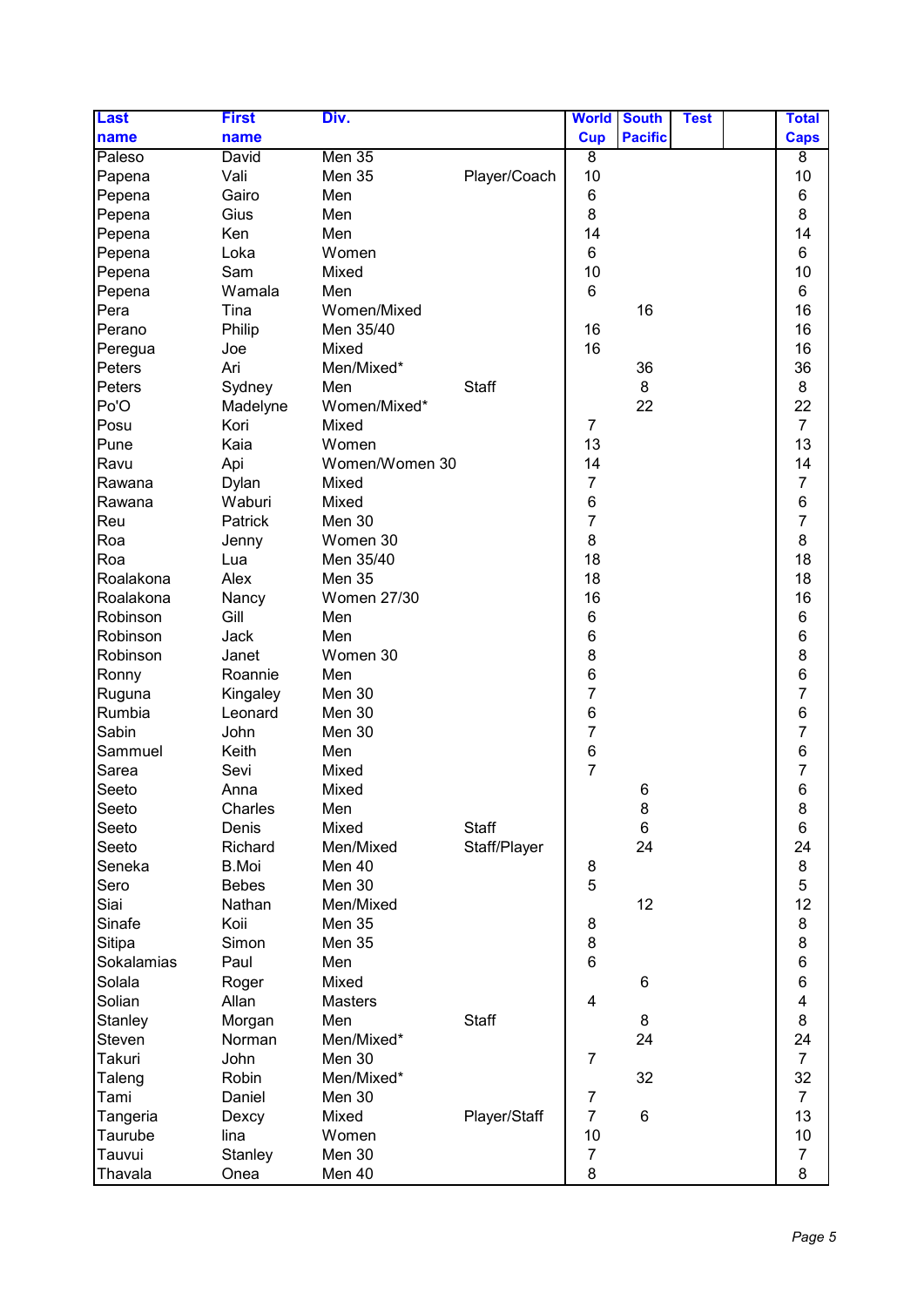| <b>Last</b> | <b>First</b>   | Div.                  | <b>World</b>   | <b>South</b>   | <b>Test</b> | <b>Total</b>   |
|-------------|----------------|-----------------------|----------------|----------------|-------------|----------------|
| name        | name           |                       | <b>Cup</b>     | <b>Pacific</b> |             | <b>Caps</b>    |
| Theodore    | <b>Alice</b>   | Women/Mixed*          |                | 29             |             | 29             |
| Tikot       | Joyline        | Women                 |                | 6              |             | 6              |
| Tomawesi    | Rachael        | Women                 | 23             |                |             | 23             |
| Torini      | Mathew         | Men                   | 6              |                |             | 6              |
| Tulungen    | <b>Theresa</b> | Women/Women 30        | 18             |                |             | 18             |
| Tundun      | Siapo          | Men 30                | 5              |                |             | $\mathbf 5$    |
| Tunuiuto    | Rhoda          | Women 30              | 8              |                |             | 8              |
| Turner      | Bill           | <b>Masters</b>        | 4              |                |             | 4              |
| Turner      | Gill           | Men 35                | 10             |                |             | 10             |
| Turpat      | Frank          | Men                   | 15             |                |             | 15             |
| Ulea        | Daniel         | Men 35/40             | 16             |                |             | 16             |
| Uuatha      | Avu            | Women 30              | 8              |                |             | 8              |
| Uvtual      | Alfred         | Men 35                | 8              |                |             | 8              |
| Vani        | Annie          | Women                 | $\,6$          |                |             | 6              |
| Vanua       | Roko           | Men                   | 8              |                |             | 8              |
| Varage      | Kepo           | Mixed                 | $6\phantom{1}$ |                |             | 6              |
| Vele        | Micah          | Mixed<br><b>Staff</b> |                | 6              |             | $\,6$          |
| Vera        | Martina        | Women                 | 6              |                |             | $\,6$          |
| Virani      | Ivan           | Mixed/Men*            |                | 22             |             | 22             |
| Vuatha      | Kovina         | Women 30              | 8              |                |             | 8              |
| Vuatha      | Tipo           | Men 35/40             | 18             |                |             | 18             |
| Vutun       | Alfred         | Men 40                | 8              |                |             | 8              |
| Walevo      | Rose           | Mixed                 | $\overline{7}$ |                |             | $\overline{7}$ |
| Waluka      | Luke           | Men                   | 6              |                |             | 6              |
| Wamala      | Pepena         | Men                   | 8              |                |             | 8              |
| Wanaga      | Theolam        | Men 35                | 8              |                |             | 8              |
| Wano        | David          | Men 30                | $\,6$          |                |             | 6              |
| Wape        | Cathy          | Women 27/Wom/Wom30    | 23             |                |             | 23             |
| Warap       | Marie          | <b>Women 27/30</b>    | 16             |                |             | 16             |
| Wari        | David          | <b>Masters</b>        | 4              |                |             | 4              |
| Wari        | Jania          | Women 30              | 8              |                |             | 8              |
| Wari        | Karen          | <b>Women 27/30</b>    | 16             |                |             | 16             |
| Wari        | Veari          | Men 35/40             | 26             |                |             | 26             |
| Wavalla     | <b>Scott</b>   | Men 30                | 5              |                |             | 5              |
| Weres       | Joel           | Men                   |                | 5              |             | 5              |
| William     | Lui            | Mixed                 | 10             |                |             | 10             |
| Williams    | Tony           | Men/Mixed*            |                | 26             |             | 26             |
| Willie      | Nadia          | Mixed                 | 7              |                |             | $\overline{7}$ |
| Winnie      | Fred           | Men                   | 6              |                |             | 6              |
| Wojeiba     | Philip         | Men 30                | 12             |                |             | 12             |
| Wom         | Angelina       | Mixed/Women*          |                | 22             |             | 22             |
| Yallen      | Jeffrey        | Men 35                | 10             |                |             | 10             |
| Yambu       | Waluka         | Men                   |                | 8              |             | 8              |
| Yamog       | Petrus         | Mixed                 | $\overline{7}$ |                |             | $\overline{7}$ |
| Yaro        | lan            | Men                   |                | $\bf 8$        |             | $\bf 8$        |
| Yomba       | <b>Molly</b>   | Women 30              | 8              |                |             | 8              |
| Yore        | April          | Women/Mixed           |                | 8              |             | 8              |
| Yore        | Joseph         | Men 30/35             | 23             |                |             | 23             |
| Yore        | Vavine         | Women/Mixed           |                | 16             |             | 16             |
| Yubiko      | Densa          | Men                   | 8              |                |             | 8              |
|             |                |                       |                |                |             |                |
|             |                |                       |                |                |             |                |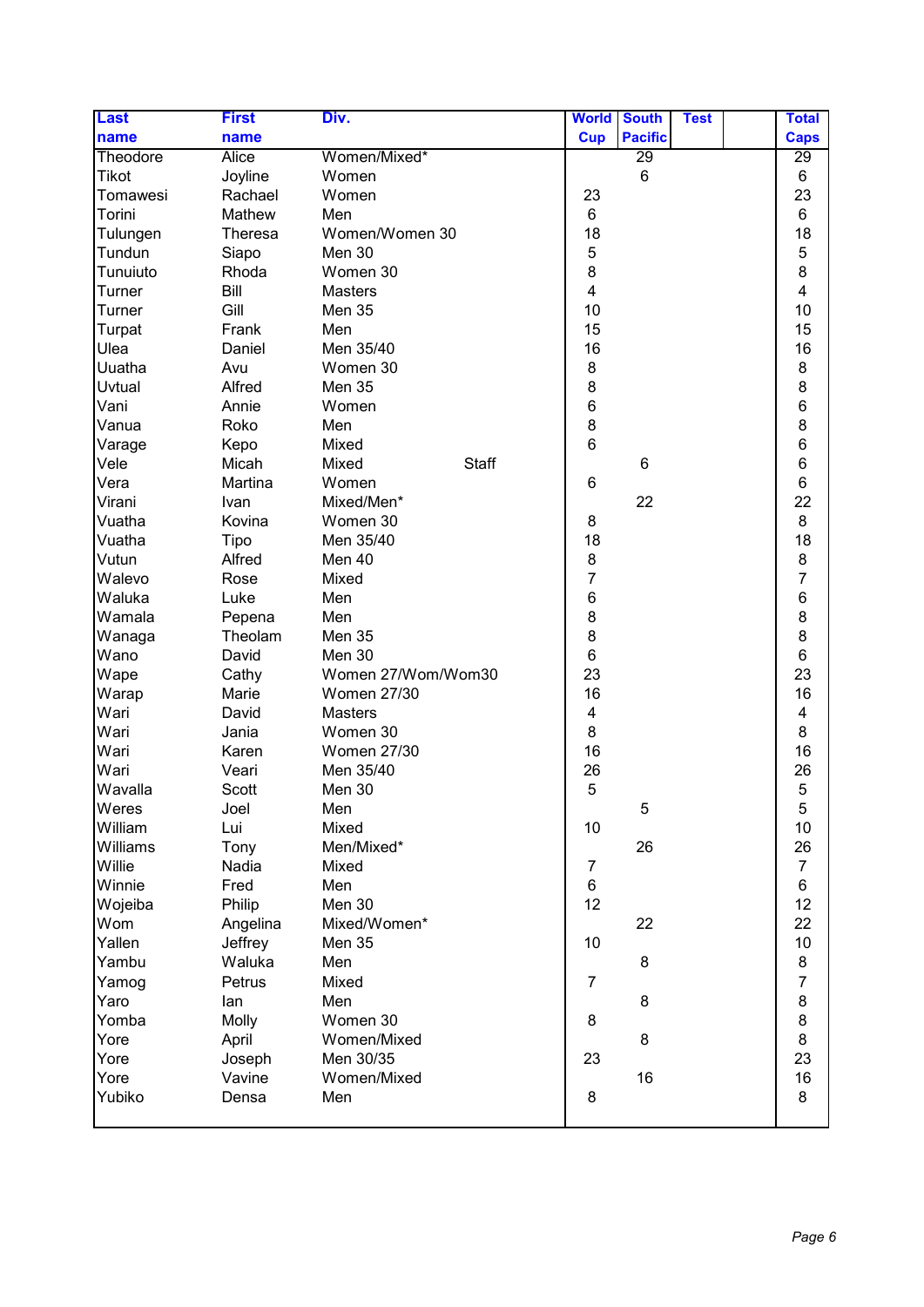## **World Cup Caps**

- 1988 Australia Men, Women, Mixed, Masters
- 1991 New Zealand Men Women, Mixed, M30, W27, M35
- 1995 USA Men Women, Mixed, M30, W27, M35
- 1997 Australia Men30, Women30, Mixed30, Men35, Men40
- 1999 Australia Men, Women, Mixed
- 1999 Australia Men30, Women30, Mixed30, Men35, Men40
- 2003 Japan Men, Women, Mixed, Men30, Men35
- 2007 South Africa Men, Women, Mixed
- 2007 South Africa Men30, Mixed30, Men35, Men40
- 2011 Scotland Men, Women, Mixed
- 2011 Scotland Men, Women, Mixed

| <b>Leading World Cup Representatives</b> |         |                   | 88 | 91 | 95 | 97 | 99 | #  |
|------------------------------------------|---------|-------------------|----|----|----|----|----|----|
|                                          |         |                   |    |    |    |    |    |    |
| Wari                                     | Veari   | Men 35/40         |    | 10 | 8  |    | 8  | 26 |
| Jabb                                     | Emily   | Women/Mixed       |    | 10 | 7  |    | 7  | 24 |
| Lari                                     | Esther  | Women/Mix/Wom30   | 6  | 10 | 8  |    |    | 24 |
| Misikaram                                | Mori    | Women 27/30       |    | 8  | 8  |    | 8  | 24 |
| Kaina                                    | Ralph   | Mixed/Men         |    | 10 | 7  |    | 6  | 23 |
| l Kula                                   | Karen   | Women             | 6  | 10 | 7  |    |    | 23 |
| <b>Tomawesi</b>                          | Rachael | Women             | 6  | 10 | 7  |    |    | 23 |
| Wape                                     | Cathy   | Women27/Wom/Wom30 |    | 8  | 7  | 8  |    | 23 |
| Yore                                     | Joseph  | Men 30/35         |    |    | 8  | 8  |    | 23 |
| Aruai                                    | Pala    | Mixed/Men 30/35   | 6  | 7  | 8  |    |    | 21 |
| Haipaku                                  | Andrew  | Men 30/40         |    |    | 6  |    | 8  | 21 |
| Ebani                                    | Loui    | Masters/Men 35/40 | 4  |    |    | 8  | 8  | 20 |
|                                          |         |                   |    |    |    |    |    |    |

| <b>Last Name</b> | <b>First Name Division</b> |                 | <b>Position</b> | 88 | 91             | 95 | 97 | 99 | #              |
|------------------|----------------------------|-----------------|-----------------|----|----------------|----|----|----|----------------|
|                  |                            |                 |                 |    |                |    |    |    |                |
| Ah Kau           | Gerrard                    | Men 30          |                 |    | $\overline{7}$ | 6  |    |    | 13             |
| Aihi             | Frances                    | Men 40          |                 |    |                | 8  |    |    | 8              |
| Ainui            | Lumisa                     | Women 27        |                 |    | 8              |    |    |    | 8              |
| Aki              | Joe                        | Men 30          |                 |    |                | 6  | 7  |    | 13             |
| <b>Alois</b>     | Mark                       | Men 30          |                 |    |                |    |    | 5  | 5              |
| Alova            | Elizabeth                  | Women/Mixed     |                 | 6  | 10             |    |    |    | 16             |
| Alova            | Ray                        | Men             |                 |    | 8              |    |    |    | 8              |
| Amua             | <b>Issac</b>               | Men             |                 |    |                |    |    | 6  | 6              |
| Antemo           | Allan                      | Men             |                 |    |                | 7  |    |    | $\overline{7}$ |
| Aruai            | Pala                       | Mixed/Men 30/35 |                 | 6  | $\overline{7}$ | 8  |    |    | 21             |
| Arvu             | Api                        | Mixed           |                 | 6  |                |    |    |    | 6              |
| Asigau           | Adu                        | <b>Masters</b>  |                 | 4  |                |    |    |    | 4              |
| Asigau           | Jack                       | <b>Masters</b>  |                 | 4  |                |    |    |    | 4              |
| Asigau           | William                    | Masters         |                 | 4  |                |    |    |    | 4              |
| Asio             | <b>Brianson</b>            | Men 35          |                 |    |                |    | 8  |    | 8              |
| Baira            | Nabuna                     | Men 40          |                 |    |                |    |    | 8  | 8              |
| Balavu           | John                       | Mixed           |                 | 6  | 10             |    |    |    | 16             |
| Banesi           | Ray                        | Men 40          |                 |    |                |    |    | 8  | 8              |
| Bapi             | Lama                       | Women 30        |                 |    |                |    | 8  |    | 8              |
| Baro             | Steven                     | <b>Masters</b>  |                 | 4  |                |    |    |    | 4              |
| <b>Bebes</b>     | Lina                       | Women           |                 |    | 10             | 7  |    |    | 17             |
| <b>Bebes</b>     | Sero                       | Men 35/30       |                 |    |                | 8  | 7  |    | 15             |
| Bernard          | Peter                      | Men 35          |                 |    |                |    | 8  |    | 8              |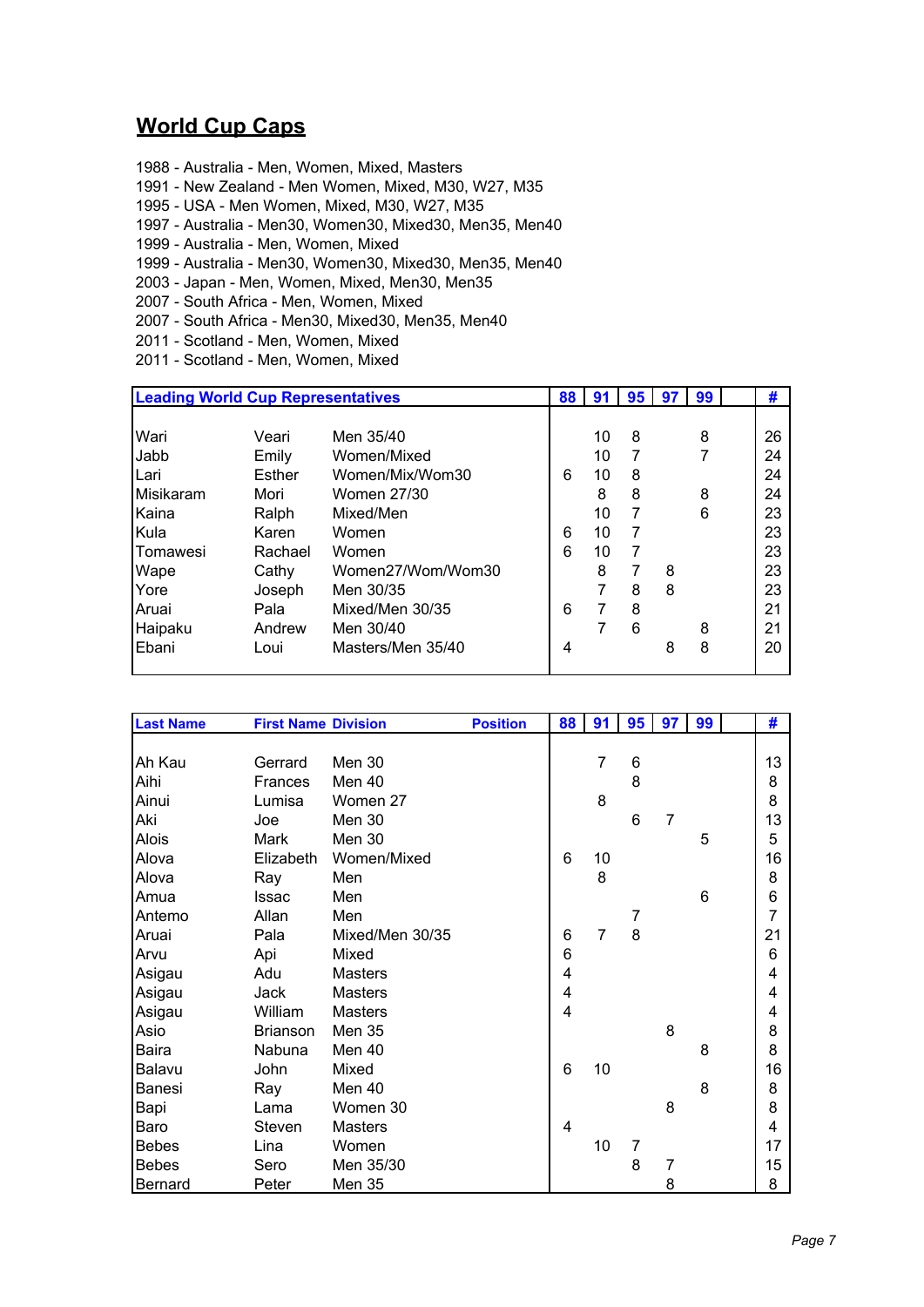| <b>Last Name</b> | <b>First Name Division</b> |                    | <b>Position</b> | 88             | 91             | 95             | 97             | 99             | #              |
|------------------|----------------------------|--------------------|-----------------|----------------|----------------|----------------|----------------|----------------|----------------|
| Cambridge        | Warrick                    | <b>Masters</b>     |                 | 4              |                |                |                |                | 4              |
| Chaytors         | Mike                       | Men 40             |                 |                |                | 8              |                |                | 8              |
| Dairi            | Kaia                       | Mixed              |                 | 6              |                |                |                |                | 6              |
| Dame             | Johanes                    | Men                |                 |                |                |                |                | 6              | 6              |
| Danga            | <b>Brunnie</b>             | Mixed              |                 |                | 10             |                |                |                | 10             |
| Dat              | Ben                        | Men 30             |                 |                |                |                |                | 5              | 5              |
| Dobunaba         | <b>Bonnie</b>              | Women              |                 |                | 10             |                |                |                | 10             |
| Dominic          | Kyle                       | Men 30             |                 |                |                |                |                | 5              | 5              |
| Eawana           | Wavuri                     | <b>Masters</b>     |                 | 4              |                |                |                |                | 4              |
| Ebani            | Loui                       | Masters/Men 35/40  |                 | $\overline{4}$ |                |                | 8              | 8              | 20             |
| Eboti            | Anna                       | Women              |                 |                | 10             |                |                |                | 10             |
| Emboge           | Lucy                       | <b>Women 27/30</b> |                 |                | 8              | 8              |                |                | 16             |
| Ephraim          | Moses                      | Men 30             |                 |                |                | 6              |                |                | 6              |
|                  |                            | Women 27/30        |                 |                | 8              | 8              |                |                | 16             |
| Erepe            | Leane                      | Men 35             |                 |                | 10             | 8              |                |                | 18             |
| Evee             | Sakalio                    |                    |                 |                |                |                |                |                |                |
| Evoa             | Maggie                     | Women 27           |                 |                | 8              |                |                |                | 8              |
| Evoa             | <b>Steve</b>               | Men                |                 | 6              |                |                |                |                | 6              |
| Fagamoni         | Mogiani                    | Men/Men 35         |                 |                | 18             |                |                |                | 18             |
| Foe              | Mathew                     | Men                |                 |                |                |                |                | 6              | 6              |
| Gela             | Dorcas                     | Mixed              |                 |                |                |                |                | $\overline{7}$ | 7              |
| Gelegau          | Joe                        | Men 30             |                 |                |                |                | $\overline{7}$ |                | 7              |
| Geno             | Manu                       | <b>Masters</b>     |                 | 4              |                |                |                |                | 4              |
| Genolagani       | Kapi                       | Masters/Men 30     |                 | 4              | 7              |                |                |                | 11             |
| Genolagani       | Ruben                      | Men                |                 |                | 8              |                |                |                | 8              |
| Gevera           | Maura                      | Women              |                 |                | 10             |                |                |                | 10             |
| Gilina           | Lindi                      | Men 30             |                 |                | $\overline{7}$ |                |                |                | $\overline{7}$ |
| Gorogora         | Margaret                   | Women 30           |                 |                |                |                | 8              |                | 8              |
| Griffith         | Rodney                     | Men 30             |                 |                | $\overline{7}$ |                | $\overline{7}$ |                | 14             |
| Haigh            | Cathryn                    | Women 30           |                 |                |                | 8              |                |                | 8              |
| Haigh            | Tony                       | Men 40             |                 |                |                | 8              |                |                | 8              |
| Haipaku          | Andrew                     | Men 30/40          |                 |                | 7              | 6              |                | 8              | 21             |
| Hanemo           | Javemo                     | Men 35             |                 |                |                |                | 8              |                | 8              |
| Hangu            | Ray                        | Men 30             |                 |                |                |                | $\overline{7}$ |                | $\overline{7}$ |
| Hape             | Maura                      | Women 30           |                 |                |                |                |                | 8              | 8              |
| Haro             | Helen                      | Women 30           |                 |                |                |                |                | 8              | 8              |
| Haro             | Posa                       | Women              |                 | 6              | 10             |                |                |                | 16             |
| Haycie           | Sasa                       | Women 30           |                 |                |                |                | 8              |                | 8              |
| Homen            | Amo                        | Men 30             |                 |                |                | 6              |                |                | 6              |
| Hou              | Rodney                     | Men 30             |                 |                | 7              |                |                |                | 7              |
| <b>Hubert</b>    | Mambari                    | Men 40             |                 |                |                |                |                | 8              | 8              |
| lla              | Allan                      | Men 30             |                 |                | $\overline{7}$ |                |                |                | $\overline{7}$ |
| Imo              | Mike                       | Men                |                 |                |                | $\overline{7}$ |                |                | $\overline{7}$ |
| lori             | Joe                        | Mixed              |                 | 6              |                |                |                |                | 6              |
| Ipa              | Joe                        | <b>Men 30</b>      |                 |                |                | 6              |                |                | 6              |
| Ivan             | Willie                     | Men 30             |                 |                | 7              |                |                |                | $\overline{7}$ |
| Jabb             | Emily                      | Women/Mixed        |                 |                | 10             | $\overline{7}$ |                | $\overline{7}$ | 24             |
| Jack             | Onne                       | Women 30           |                 |                |                |                | 8              |                | 8              |
| Jeff             | Roa                        | Men                |                 | 6              |                |                |                |                | 6              |
| Jenda            | Gusse                      | Women 30           |                 |                |                |                | 8              |                | 8              |
| Jessley          | Rhoda                      | Women 30           |                 |                |                |                |                | 8              | 8              |
| John             | Yanis                      | Men 30             |                 |                |                |                |                | 5              | 5              |
|                  |                            |                    |                 |                |                |                |                |                |                |
| Jopi             | Kenny                      | Men                |                 |                | 8              |                |                |                | 8              |
| Kaina            | Ralph                      | Mixed/Men          |                 |                | 10             | 7              |                | 6              | 23             |
| Kaivepa          | Lucy                       | Women 30           |                 |                |                |                | 8              |                | 8              |
| <b>Kaivepa</b>   | Robbie                     | Men 35             |                 |                |                |                | 8              |                | 8              |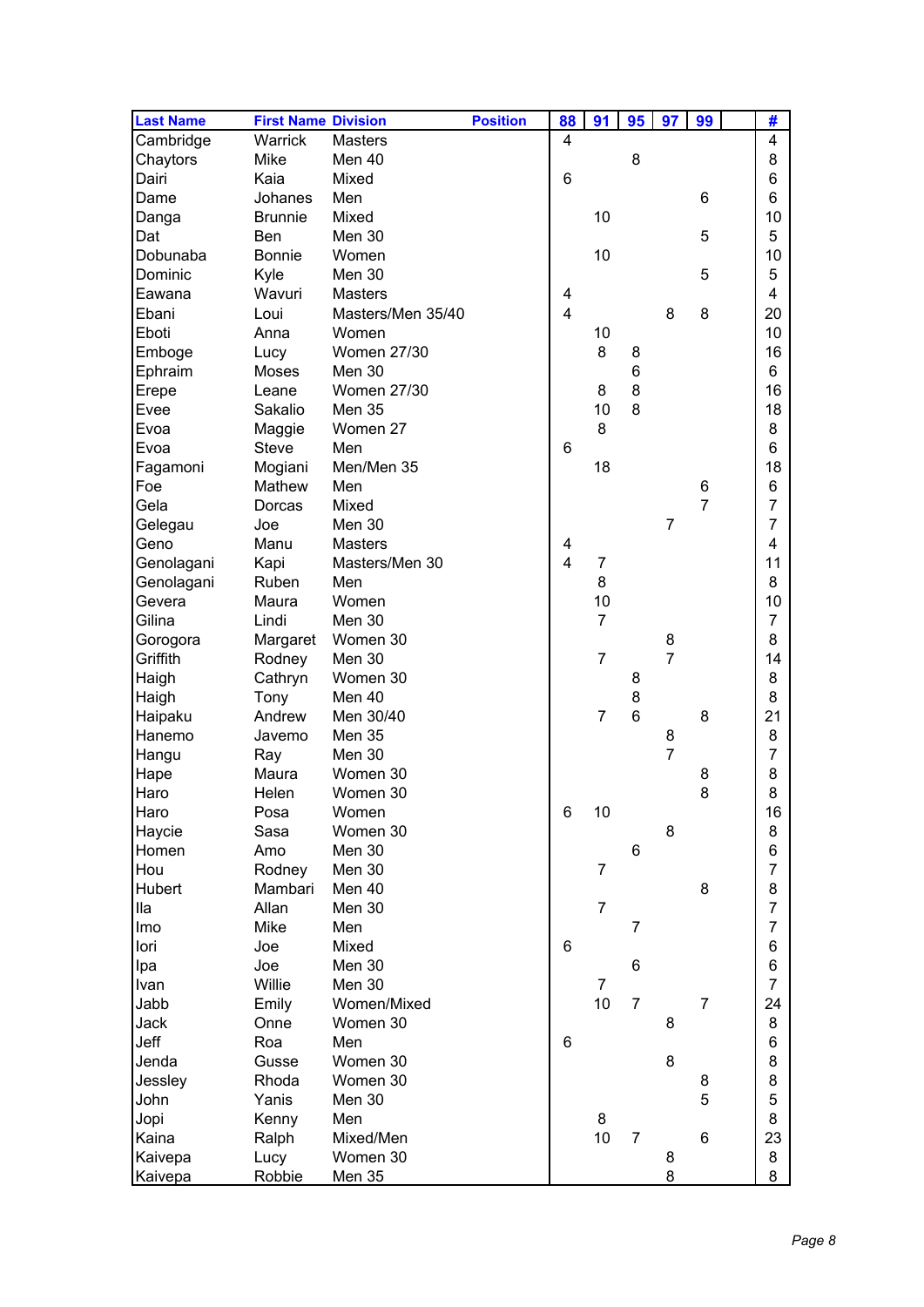| <b>Last Name</b> | <b>First Name Division</b> |                   | <b>Position</b> | 88 | 91             | 95             | 97             | 99             | #              |
|------------------|----------------------------|-------------------|-----------------|----|----------------|----------------|----------------|----------------|----------------|
| Kakamara         | Maorel                     | Women             |                 |    |                | $\overline{7}$ |                |                | $\overline{7}$ |
| Kapa             | Margaret                   | Women/Mixed       |                 |    |                | $\overline{7}$ |                | $\overline{7}$ | 14             |
| Kapi             | Tom                        | Mixed             |                 | 6  |                |                |                |                | 6              |
| Kapigeno         | Gennie                     | Women 30          |                 |    |                | 8              |                |                | 8              |
| Kapigeno         | Minnie                     | Women 27/30       |                 |    | 8              | 8              |                |                | 16             |
| Kapigeno         | Tom                        | Masters/Men 30/35 |                 | 4  | $\overline{7}$ | 8              |                |                | 19             |
| Karap            | Pricila                    | Mixed             |                 |    | 10             |                |                |                | 10             |
| Karava           | lan                        | Men/Mixed         |                 |    |                | $\overline{7}$ |                | $\overline{7}$ | 14             |
| Karava           | Kiki                       | Men               |                 |    |                | $\overline{7}$ |                |                | $\overline{7}$ |
| Karava           | Kila                       | Women/Women 30    |                 |    |                | $\overline{7}$ |                | 8              | 15             |
| Karikp           | Kila                       | Men               |                 | 6  |                |                |                |                | 6              |
| Kaseka           | Dorothy                    | Mixed             |                 | 6  |                |                |                |                | 6              |
| Kea              | <b>Mike</b>                | Men               |                 |    | 8              |                |                |                | 8              |
| Kewe             | Robert                     | Men               |                 |    |                | 7              |                |                | 7              |
| Kingal           | John                       | Men 30            |                 |    |                | 6              |                |                | 6              |
| Kivouia          | Molly                      | Women 27/Women    |                 |    | 8              | $\overline{7}$ |                |                | 15             |
| Kivovia          | David                      | Men               |                 |    |                |                |                | 6              | 6              |
| Koani            | Kaia                       | Women             |                 |    | 10             |                |                |                | 10             |
| Koi              | Minare                     | Women 27          |                 |    | 8              |                |                |                | 8              |
| Kolan            | Robert                     | Men               |                 |    | 8              |                |                |                | 8              |
| Kolias           | Kila                       | Mixed             |                 |    | 10             |                |                |                | 10             |
| Konde            | George                     | Men 35/40         |                 |    |                |                | 8              | 8              | 16             |
| Korarome         | Rima                       | Women 27/30       |                 |    | 8              | 8              |                |                | 16             |
| Kosi             | Rhoda                      | Women 30          |                 |    |                | 8              |                |                | 8              |
| Kosi             | Robin                      | Men 30            |                 |    |                | 6              |                |                | 6              |
| Kotile           | Thomas                     | Men 30            |                 |    |                |                | 7              |                | 7              |
| Koupa            | Ipi                        | Men               |                 | 6  |                |                |                |                | 6              |
| Kula             | Karen                      | Women             |                 | 6  | 10             | 7              |                |                | 23             |
| Kwapena          | Murray                     | Men               |                 | 6  |                |                |                |                | 6              |
| Kyle             | Dominic                    | Men 30            |                 |    |                | 6              |                |                | 6              |
| Lae              | Laie                       | Women 30          |                 |    |                |                | 8              | 8              | 16             |
| Lari             | <b>Esther</b>              | Women/Mix/Wom30   |                 | 6  | 10             | 8              |                |                | 24             |
| Laru             | Mike                       | Men 35            |                 |    | 10             |                |                |                | 10             |
| Lawes            | Peter                      | Men 35/40         |                 |    | 10             | 8              |                |                | 18             |
| Leva             | Ilawa                      | Mixed             |                 | 6  |                |                |                |                | 6              |
| Liap             | Kelly                      | Men 30            |                 |    |                |                |                | 5              | 5              |
| Luther           | Elizabeth                  | Mixed             |                 |    |                |                |                | $\overline{7}$ | $\overline{7}$ |
| M.Kyvung         | John                       | <b>Men 30</b>     |                 |    |                |                | $\overline{7}$ |                | $\overline{7}$ |
| Maminto          | Rose                       | Women 27          |                 |    | 8              |                |                |                | 8              |
| Manbari          | Hubert                     | Men               |                 |    |                | $\overline{7}$ |                |                | $\overline{7}$ |
| Manu             | Gerry                      | Men               |                 |    |                |                |                | 6              | 6              |
| Masa             | Gerald                     | Men               |                 | 6  |                | 7              |                |                | 13             |
| Mea              | Janet                      | Women             |                 |    | 10             |                |                |                | 10             |
| Meikwar          | John                       | Men 30/35         |                 |    | $\overline{7}$ | 8              |                |                | 15             |
| Miamba           | Victoria                   | Women 30          |                 |    |                |                | 8              | 8              | 16             |
| Mieh             | Enoch                      | <b>Men 35</b>     |                 |    |                |                | 8              |                | 8              |
| Misikaram        | Mori                       | Women 27/30       |                 |    | 8              | 8              |                | 8              | 24             |
| Misina           | Lisa                       | Women             |                 | 6  |                |                |                |                | 6              |
| Misina           | Uau                        | Women             |                 |    | 10             |                |                |                | 10             |
| Morea            | <b>Boge</b>                | Mixed             |                 | 6  |                |                |                |                | 6              |
| Morea            | John                       | Mixed             |                 | 6  |                |                |                |                | 6              |
| Mosong           | John                       | Men 30/40         |                 |    |                | 6              |                | 8              | 14             |
| Nalip            | <b>Issac</b>               | <b>Men 35</b>     |                 |    |                |                | 8              |                | 8              |
| Nimo             | Mike                       | Mixed             |                 |    | 10             |                |                |                | 10             |
| Norefa           | Magi                       | Mixed             |                 | 6  |                |                |                |                | 6              |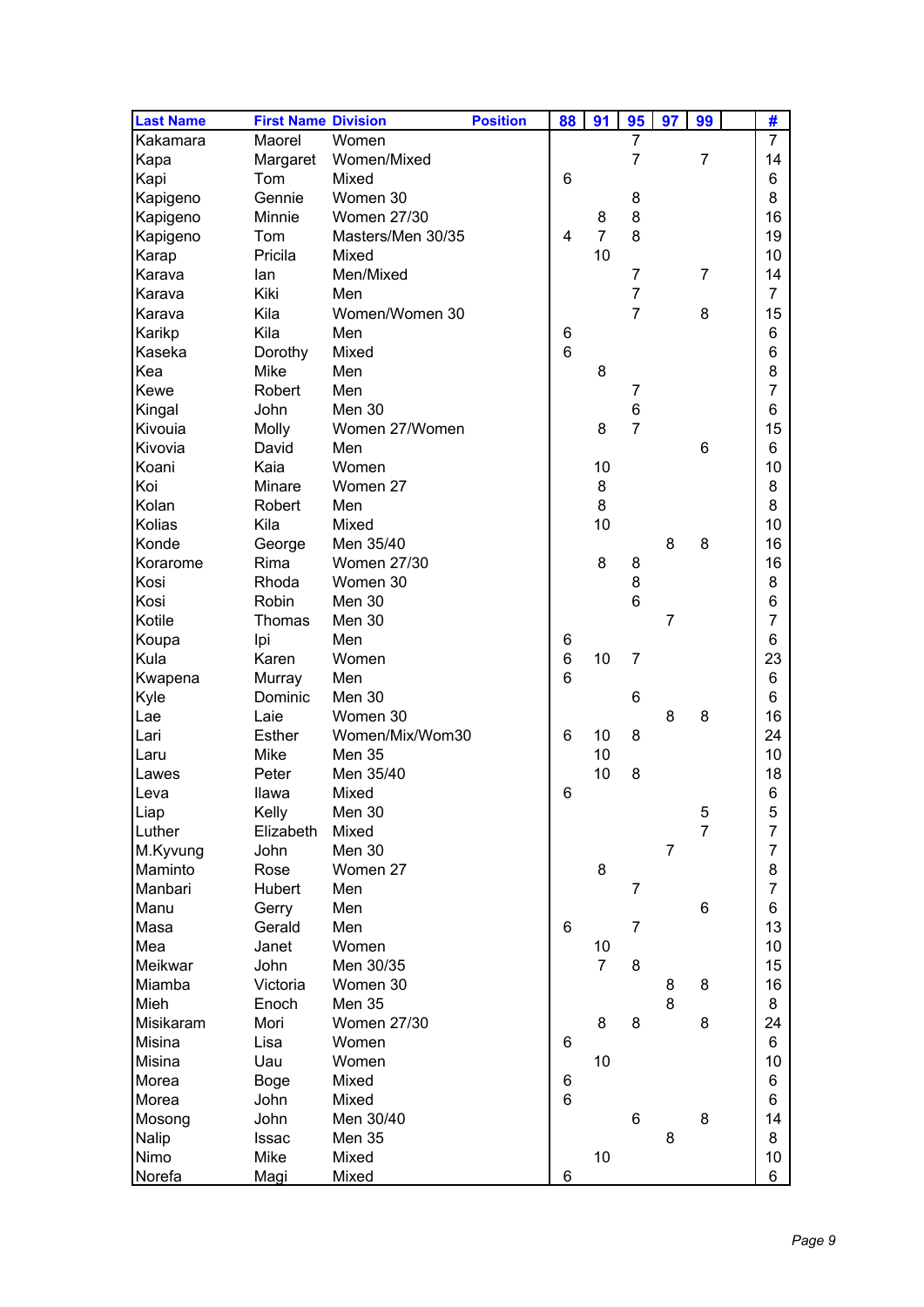| <b>Last Name</b> | <b>First Name Division</b> |                | <b>Position</b> | 88              | 91             | 95             | 97             | 99             | #              |
|------------------|----------------------------|----------------|-----------------|-----------------|----------------|----------------|----------------|----------------|----------------|
| Number           | 9                          | <b>Masters</b> |                 | 4               |                |                |                |                | 4              |
| Number           | 27                         | Men            |                 | 6               |                |                |                |                | 6              |
| Oini             | Mary                       | Women 30       |                 |                 |                |                |                | 8              | 8              |
| Oliver           | David                      | Men 30         |                 |                 |                |                |                | 5              | 5              |
| Olova            | Ray                        | Men            |                 | 6               |                |                |                |                | 6              |
| Onea             | Guy                        | Men            |                 |                 |                |                |                | 6              | 6              |
| Ora              | Urai                       | Women          |                 | 6               |                | $\overline{7}$ |                |                | 13             |
| Paiva            | Freida                     | Mixed          |                 |                 |                |                |                | $\overline{7}$ | $\overline{7}$ |
| Paiva            | Kupa                       | Mixed          |                 | 6               |                |                |                |                | 6              |
| Paiva            | Murray                     | <b>Men 35</b>  |                 |                 | 10             |                |                |                | 10             |
| Pala             | Roa                        | Men            |                 | 6               |                |                |                |                | 6              |
| Palang           | Lester                     | Men            |                 |                 |                | $\overline{7}$ |                |                | $\overline{7}$ |
| Paleso           | David                      | <b>Men 35</b>  |                 |                 |                |                | 8              |                | 8              |
| Papena           | Vali                       | <b>Men 35</b>  | Player/Coach    |                 | 10             |                |                |                | 10             |
| Pepena           | Gairo                      | Men            |                 | 6               |                |                |                |                | 6              |
| Pepena           | Gius                       | Men            |                 |                 | 8              |                |                |                | 8              |
| Pepena           | Ken                        | Men            |                 | 6               | 8              |                |                |                | 14             |
| Pepena           | Loka                       | Women          |                 | 6               |                |                |                |                | 6              |
| Pepena           | Sam                        | Mixed          |                 |                 | 10             |                |                |                | 10             |
|                  | Vali                       | <b>Men 35</b>  |                 |                 | 10             |                |                |                | 10             |
| Pepena           |                            |                |                 |                 |                |                |                |                |                |
| Pepena           | Wamala                     | Men            |                 | 6               |                |                | 8              |                | 6              |
| Perano           | Philip                     | Men 35/40      |                 |                 |                |                |                | 8              | 16             |
| Peregua          | Joe                        | Mixed          |                 | 6               | 10             |                |                |                | 16             |
| Posu             | Kori                       | Mixed          |                 |                 |                |                |                | $\overline{7}$ | $\overline{7}$ |
| Pune             | Kaia                       | Women          |                 | 6               |                | 7              |                |                | 13             |
| Ravu             | Api                        | Women/Women 30 |                 | 6               |                |                | 8              |                | 14             |
| Rawana           | Dylan                      | Mixed          |                 |                 |                |                |                | 7              | $\overline{7}$ |
| Rawana           | Waburi                     | Mixed          |                 | $6\phantom{1}6$ |                |                |                |                | 6              |
| Reu              | Patrick                    | Men 30         |                 |                 |                |                | $\overline{7}$ |                | $\overline{7}$ |
| Roa              | Jenny                      | Women 30       |                 |                 |                |                |                | 8              | 8              |
| Roa              | Lua                        | Men 35/40      |                 |                 | 10             | 8              |                |                | 18             |
| Roalakona        | Alex                       | <b>Men 35</b>  |                 |                 | 10             | 8              |                |                | 18             |
| Roalakona        | Nancy                      | Women 27/30    |                 |                 | 8              | 8              |                |                | 16             |
| Robinson         | Gill                       | Men            |                 |                 |                |                |                | 6              | 6              |
| Robinson         | Jack                       | Men            |                 |                 |                |                |                | 6              | 6              |
| Robinson         | Janet                      | Women 30       |                 |                 |                | 8              |                |                | 8              |
| Ronny            | Roannie                    | Men            |                 | 6               |                |                |                |                | 6              |
| Ruguna           | Kingaley                   | <b>Men 30</b>  |                 |                 | $\overline{7}$ |                |                |                | $\overline{7}$ |
| Rumbia           | Leonard                    | Men 30         |                 |                 |                | 6              |                |                | 6              |
| Sabin            | John                       | Men 30         |                 |                 |                |                | $\overline{7}$ |                | $\overline{7}$ |
| Sammuel          | Keith                      | Men            |                 | 6               |                |                |                |                | 6              |
| Sarea            | Sevi                       | Mixed          |                 |                 |                |                |                | 7              | $\overline{7}$ |
| Seneka           | <b>B.Moi</b>               | Men 40         |                 |                 |                |                |                | 8              | 8              |
| Sero             | <b>Bebes</b>               | Men 30         |                 |                 |                |                |                | 5              | 5              |
| Sinafe           | Koii                       | Men 35         |                 |                 |                | 8              |                |                | 8              |
| Sitipa           | Simon                      | Men 35         |                 |                 |                | 8              |                |                | 8              |
| Sokalamias       | Paul                       | Men            |                 |                 |                |                |                | 6              | 6              |
| Solian           | Allan                      | <b>Masters</b> |                 | 4               |                |                |                |                | 4              |
| Takuri           | John                       | Men 30         |                 |                 |                |                | 7              |                | 7              |
| Tami             | Daniel                     | Men 30         |                 |                 |                |                | $\overline{7}$ |                | $\overline{7}$ |
| Tangaria         | Rexy                       | Mixed          |                 |                 |                |                |                | $\overline{7}$ | $\overline{7}$ |
| Tangeria         | Dexy                       | Men/Men 30     |                 |                 |                | $\overline{7}$ | $\overline{7}$ |                | 14             |
| Taurube          | lina                       | Women          |                 |                 | 10             |                |                |                | 10             |
| Tauvui           | Stanley                    | <b>Men 30</b>  |                 |                 | $\overline{7}$ |                |                |                | $\overline{7}$ |
| Thavala          | Onea                       | <u>Men 40</u>  |                 |                 |                | 8              |                |                | 8              |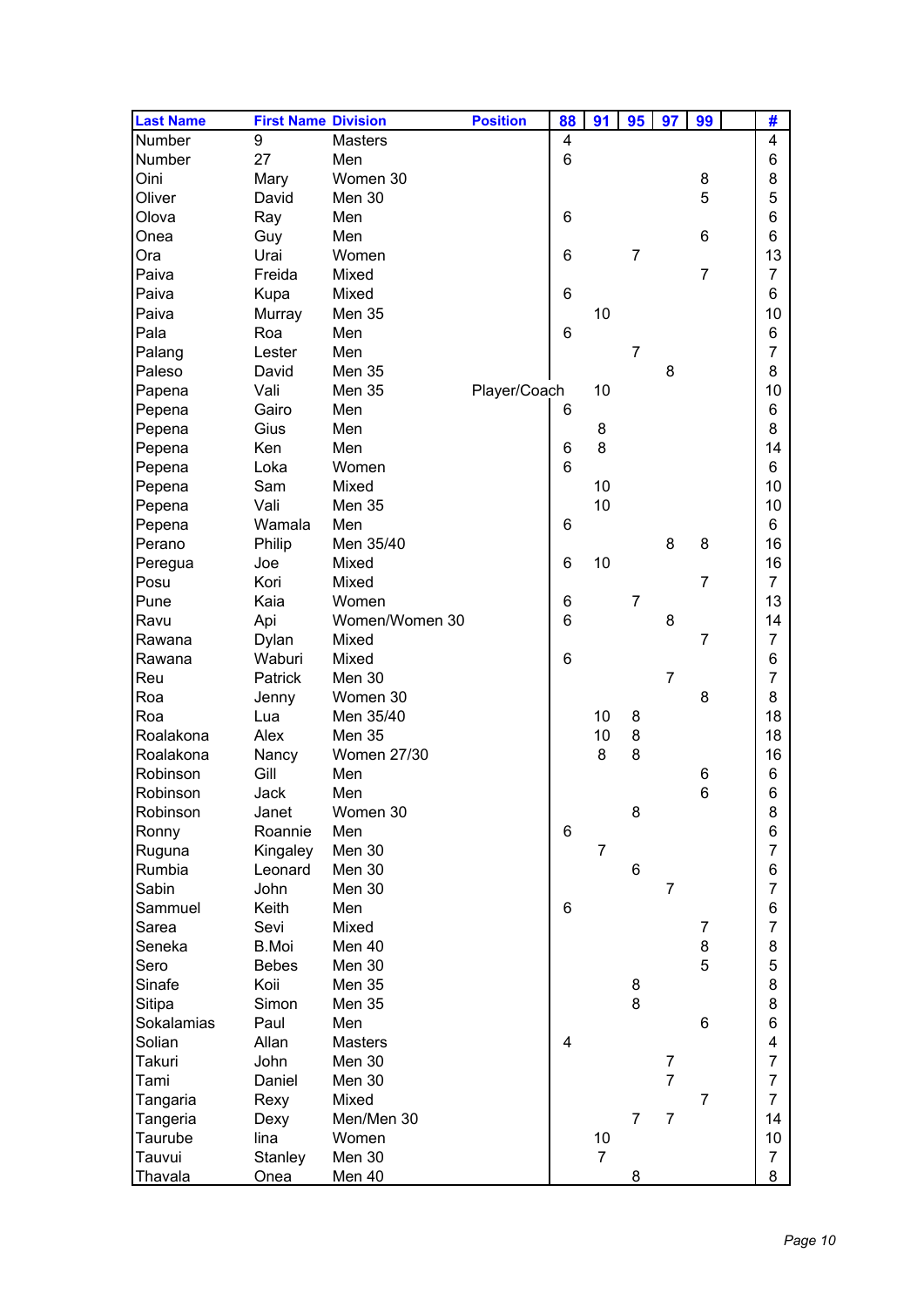| <b>Last Name</b> | <b>First Name Division</b> |                    | <b>Position</b> | 88             | 91             | 95             | 97 | 99             | #              |
|------------------|----------------------------|--------------------|-----------------|----------------|----------------|----------------|----|----------------|----------------|
| Tomawesi         | Rachael                    | Women              |                 | 6              | 10             | $\overline{7}$ |    |                | 23             |
| Torini           | Mathew                     | Men                |                 |                |                |                |    | 6              | 6              |
| Tulungen         | <b>Theresa</b>             | Women/Women 30     |                 |                | 10             | 8              |    |                | 18             |
| Tundun           | Siapo                      | Men 30             |                 |                |                |                |    | 5              | 5              |
| Tunuiuto         | Rhoda                      | Women 30           |                 |                |                | 8              |    |                | 8              |
| Turner           | Bill                       | <b>Masters</b>     |                 | $\overline{4}$ |                |                |    |                | 4              |
| Turner           | Gill                       | <b>Men 35</b>      |                 |                | 10             |                |    |                | 10             |
| Turpat           | Frank                      | Men                |                 |                | 8              | $\overline{7}$ |    |                | 15             |
| Ulea             | Daniel                     | Men 35/40          |                 |                |                |                | 8  | 8              | 16             |
| Uuatha           | Avu                        | Women 30           |                 |                |                |                | 8  |                | 8              |
| Uvtual           | Alfred                     | Men 35             |                 |                |                |                | 8  |                | 8              |
| Vani             | Annie                      | Women              |                 | 6              |                |                |    |                | 6              |
| Vanua            | Roko                       | Men                |                 |                | 8              |                |    |                | 8              |
| Varage           | Kepo                       | Mixed              |                 | 6              |                |                |    |                | 6              |
| Vele             | Micah                      | Men 35/40          |                 |                | 10             | 8              |    |                | 18             |
| Vera             | Martina                    | Women              |                 | 6              |                |                |    |                | 6              |
| Vuatha           | Kovina                     | Women 30           |                 |                |                |                | 8  |                | 8              |
| Vuatha           | <b>Tipo</b>                | Men 35/40          |                 |                | 10             | 8              |    |                | 18             |
| Vutun            | Alfred                     | Men 40             |                 |                |                |                |    | 8              | 8              |
| Walevo           | Rose                       | Mixed              |                 |                |                |                |    | $\overline{7}$ | 7              |
| Waluka           | Luke                       | Men                |                 |                |                |                |    | 6              | 6              |
| Wamala           | Pepena                     | Men                |                 |                | 8              |                |    |                | 8              |
| Wanaga           | Theolam                    | Men 35             |                 |                |                |                | 8  |                | 8              |
| Wano             | David                      | Men 30             |                 |                |                | 6              |    |                | 6              |
| Wape             | Cathy                      | Women27/Wom/Wom30  |                 |                | 8              | $\overline{7}$ | 8  |                | 23             |
| Warap            | Marie                      | <b>Women 27/30</b> |                 |                | 8              |                | 8  |                | 16             |
| Wari             | David                      | <b>Masters</b>     |                 | 4              |                |                |    |                | 4              |
| Wari             | Jania                      | Women 30           |                 |                |                |                | 8  |                | 8              |
| Wari             | Karen                      | <b>Women 27/30</b> |                 |                | 8              | 8              |    |                | 16             |
| Wari             | Veari                      | Men 35/40          |                 |                | 10             | 8              |    | 8              | 26             |
| Wavalla          | Scott                      | Men 30             |                 |                |                |                |    | 5              | 5              |
| William          | Lui                        | Mixed              |                 |                | 10             |                |    |                | 10             |
| Willie           | Nadia                      | Mixed              |                 |                |                |                |    | $\overline{7}$ | $\overline{7}$ |
| Winnie           | Fred                       | Men                |                 | 6              |                |                |    |                | 6              |
| Wojeiba          | Philip                     | Men 30             |                 |                |                |                | 7  | 5              | 12             |
| Yallen           | Jeffrey                    | <b>Men 35</b>      |                 |                | 10             |                |    |                | 10             |
| Yamog            | Petrus                     | Mixed              |                 |                |                |                |    | 7              | 7              |
| Yaro             | lan                        | Men                |                 |                |                |                |    | 6              | 6              |
| Yomba            | Molly                      | Women 30           |                 |                |                |                |    | 8              | 8              |
| Yore             | Joseph                     | Men 30/35          |                 |                | $\overline{7}$ | 8              | 8  |                | 23             |
| Yubiko           | Densa                      | Men                |                 |                | 8              |                |    |                | 8              |
|                  |                            |                    |                 |                |                |                |    |                |                |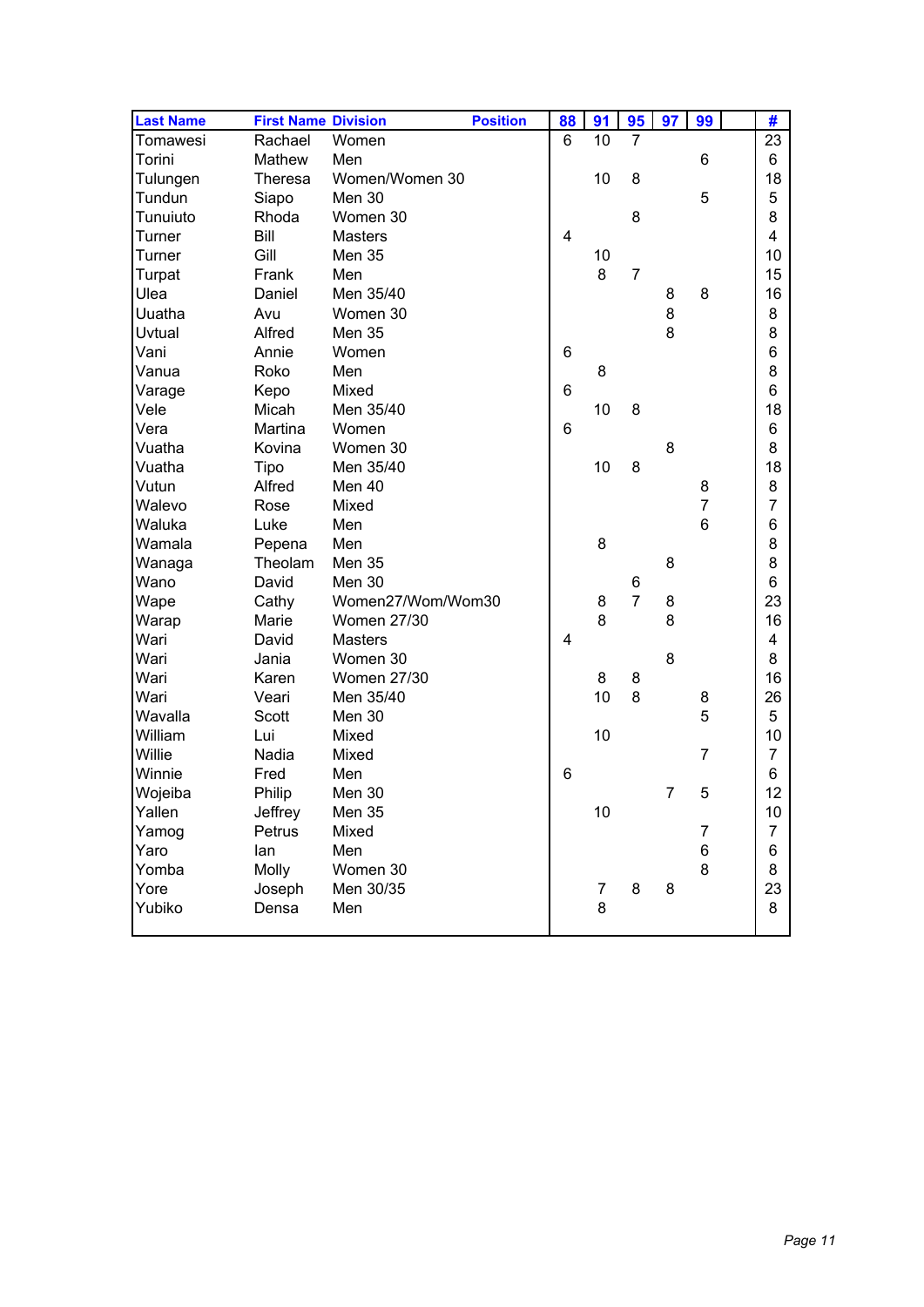## **PAPUA NEW GUINEA**

## South Pacific Championships - Representatives

1998 - SPIT - Auckland, New Zealand 2003 - South Pacific Games - Suva, Fiji 2005 - SPIN - Apia, Samoa 2007 - South Pacific Games - Apia, Samoa 2009 - South Pacific Mini Games - Cook Islands

| <b>Leading South Pacific Representatives</b> |          |              | 88           | 91 | 95 | 97 | 99 | <b>Caps</b> |    |
|----------------------------------------------|----------|--------------|--------------|----|----|----|----|-------------|----|
|                                              |          |              |              |    |    |    |    |             |    |
| Peters                                       | Ari      | Men/Mixed*   |              |    | 8  |    | 16 | 12          | 36 |
| <b>IDame</b>                                 | Johannes | Men/Mixed*   |              |    | 8  |    | 16 | 9           | 33 |
| Taleng                                       | Robin    | Men/Mixed*   |              |    | 8  |    | 16 | 8           | 32 |
| Theodore                                     | Alice    | Women/Mixed* |              |    |    |    | 16 | 13          | 29 |
| Gali Oli                                     | Lita     | Women/Mixed  |              |    |    |    | 16 | 12          | 28 |
| <b>Moses</b>                                 | Helen    | Women/Mixed* |              |    |    |    | 16 | 10          | 26 |
| <b>Williams</b>                              | Tony     | Men/Mixed*   |              |    |    |    | 16 | 10          | 26 |
| John                                         | Marriat  | Men/Mixed*   |              |    | 8  |    | 16 |             | 24 |
| Seeto                                        | Richard  | Men/Mixed    | Staff/Player |    | 8  |    | 16 |             | 24 |
| Steven                                       | Norman   | Men/Mixed*   |              |    | 8  |    | 16 |             | 24 |
| Downes                                       | Joyce    | Mixed/Women* |              |    | 6  |    | 16 |             | 22 |
| Po'O                                         | Madelyne | Women/Mixed* |              |    |    |    | 16 | 6           | 22 |
| Virani                                       | Ivan     | Mixed/Men*   |              |    | 6  |    | 16 |             | 22 |
| Wom                                          | Angelina | Mixed/Women* |              |    | 6  |    | 16 |             | 22 |
|                                              |          |              |              |    |    |    |    |             |    |

| <b>Last Name</b> | <b>First Name</b> | <b>Divisions</b> | <b>Positions</b> | 98 | 03 | 05 | 07 | 09             | <b>Caps</b> |
|------------------|-------------------|------------------|------------------|----|----|----|----|----------------|-------------|
|                  |                   |                  |                  |    |    |    |    |                |             |
| Aiden            | Suzie             | Women/Mixed      |                  |    |    |    |    | 13             | 13          |
| Andrew           | Laura             | Mixed            |                  |    | 6  |    |    |                | 6           |
| Arazi            | Pauline           | Women            |                  |    |    |    |    | 6              | 6           |
| <b>Bernard</b>   | Peter             | Men              | Staff            |    | 8  |    |    |                | 8           |
| Dame             | Johannes          | Men/Mixed*       |                  |    | 8  |    | 16 | 9              | 33          |
| Dandlang Kissing | Kelly             | Men              |                  |    | 8  |    |    |                | 8           |
| Davani           | <b>Tess</b>       | Women/Mixed      |                  |    |    |    | 16 |                | 16          |
| David            | Charlie           | Men/Mixed        |                  |    |    |    |    | 12             | 12          |
| David            | Jonah             | Men/Mixed        |                  |    |    |    |    | 12             | 12          |
| Downes           | Joyce             | Mixed/Women*     |                  |    | 6  |    | 16 |                | 22          |
| Emboge           | Lucy              | Mixed            | Staff            |    | 6  |    |    |                | 6           |
| <b>Fidelis</b>   | Paran             | Men/Mixed        |                  |    |    |    |    | $\overline{7}$ | 7           |
| Frank            | Ridley            | Men/Mixed        |                  |    |    |    | 16 |                | 16          |
| Gali Oli         | Lita              | Women/Mixed      |                  |    |    |    | 16 | 12             | 28          |
| Geibob           | Janadabing        | Mixed            |                  |    | 6  |    |    |                | 6           |
| Gore             | Margaret          | Women/Mixed      |                  |    |    |    | 16 |                | 16          |
| Hamei            | Vanessa           | Women/Mixed      |                  |    |    |    |    | 12             | 12          |
| Joffey           | Martin            | Men/Mixed        |                  |    |    |    | 16 |                | 16          |
| John             | Marriat           | Men/Mixed*       |                  |    | 8  |    | 16 |                | 24          |
| John             | Sima              | Women/Mixed      |                  |    |    |    |    | 13             | 13          |
| Jomis            | Joyce             | Women/Mixed      |                  |    |    |    | 16 |                | 16          |
| Kagi             | Nora              | Women            |                  |    |    |    |    | 6              | 6           |
| Kaina            | Ralph             | Mixed            |                  |    | 6  |    |    |                | 6           |
| Karara           | Kila              | Women/Mixed      |                  |    |    |    | 16 |                | 16          |